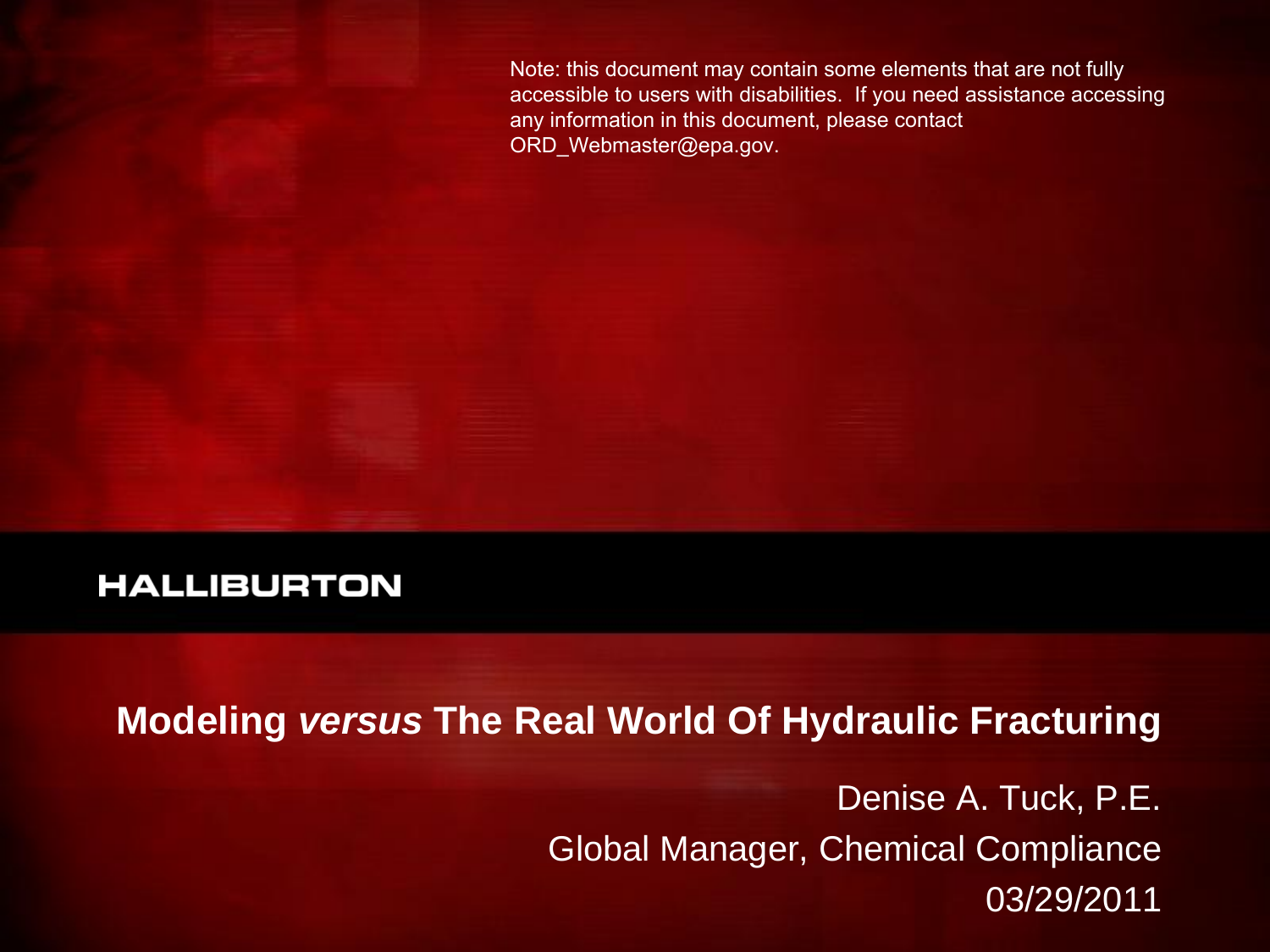#### **Objectives**

- Overview of potential migration pathways
- Identify and discuss key fate and transport (F&T) modeling parameters
- **Review available data for key F&T parameters**
- **IDENTIFY data gaps and discuss implications for EPA study**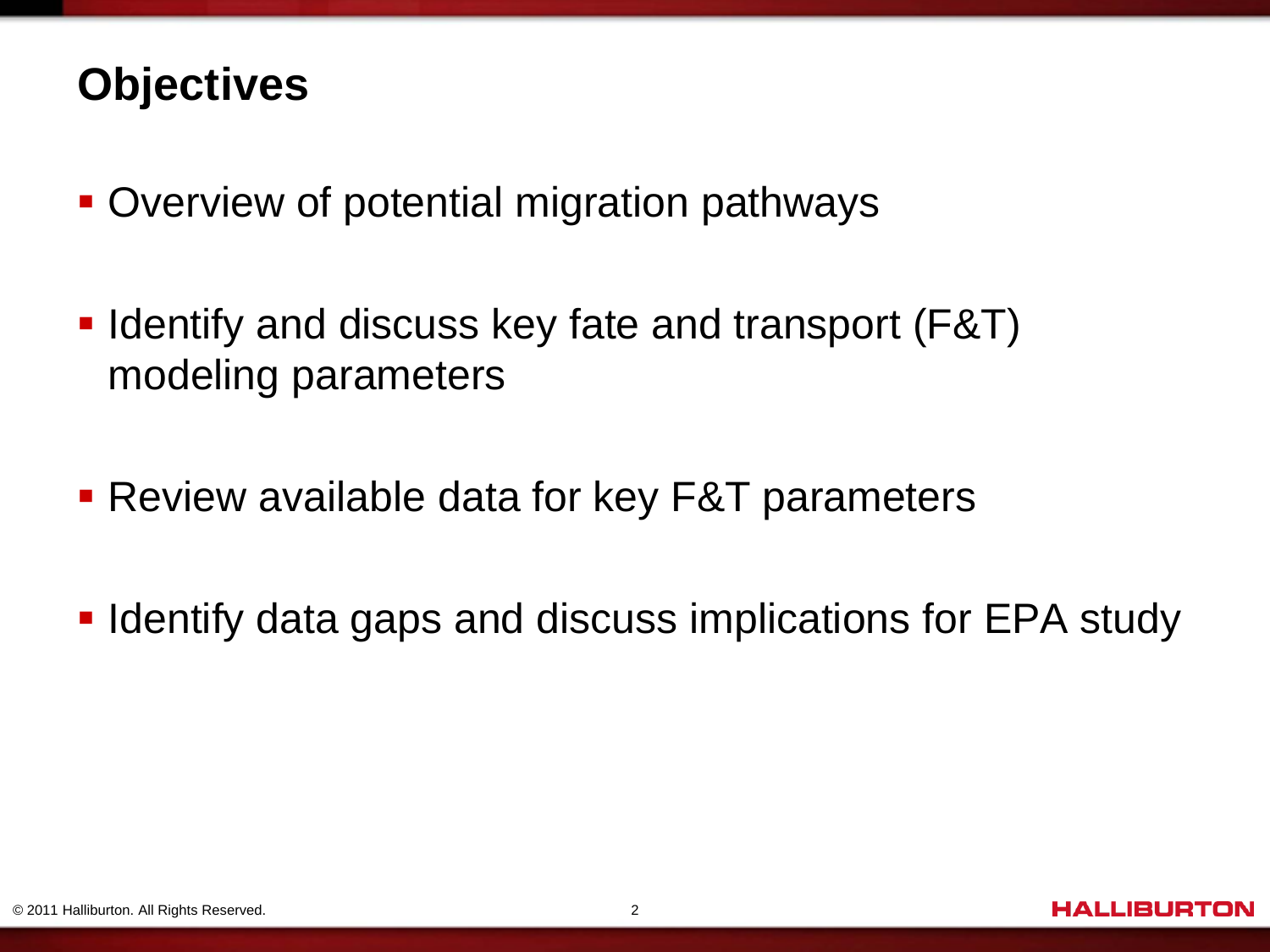## **Potential HF Related Migration Pathways**

- Surface releases of HF and flowback fluids
	- **Migration to groundwater**
	- **Migration to surface water**
- Subsurface migration of HF additives (upward migration) to drinking water aquifers
	- Migration from the target zone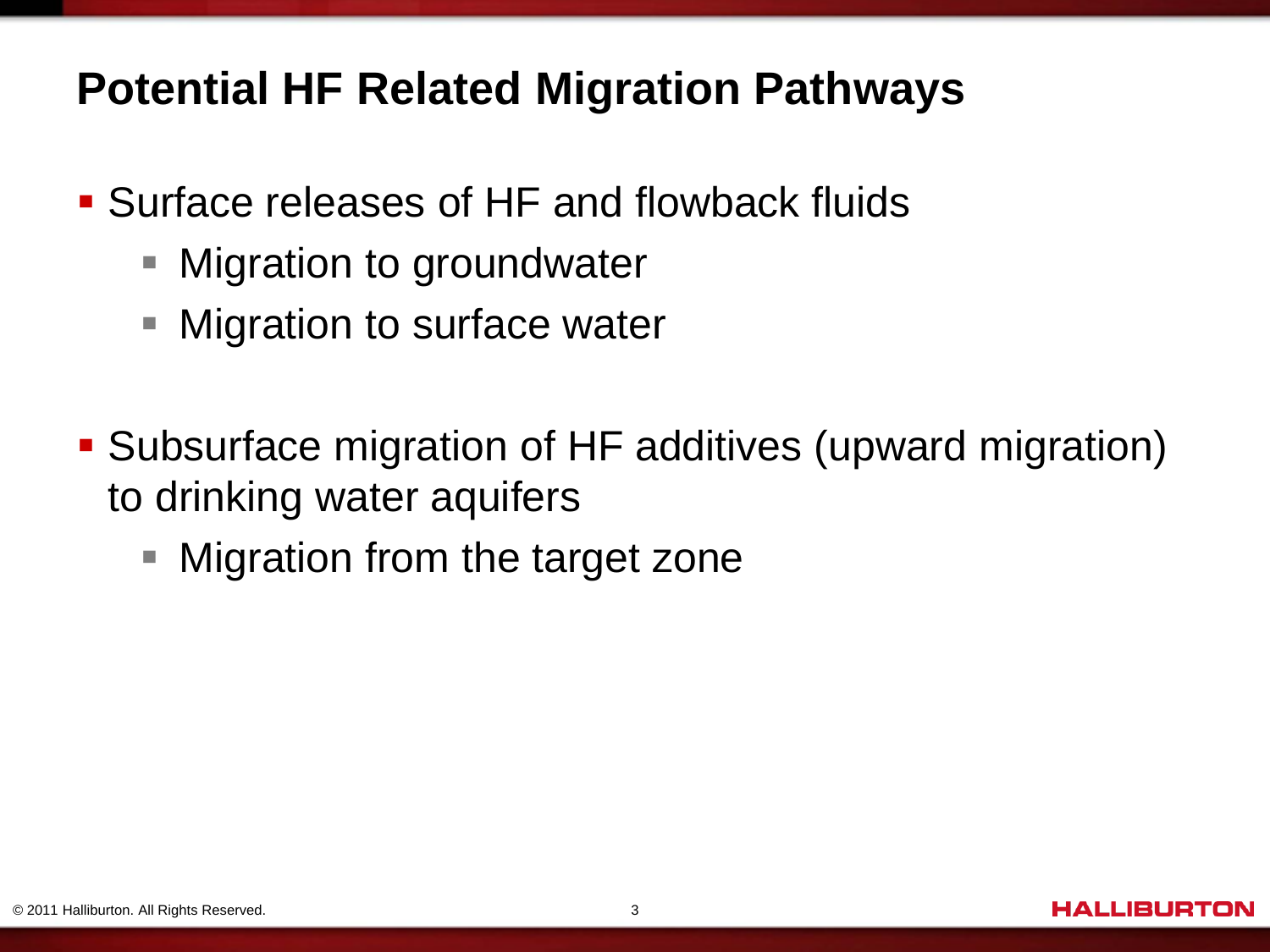#### **Sensitive F&T Model Parameters**

- Key model "source" characterization information for surface release simulations
	- **Spill volume**
	- Spill area
	- Chemical constituents/concentrations in spilled fluid
- Source characterization considerations for migration from bedrock (upward migration)
	- Fraction of trapped HF fluid/ flowback (e.g., 9 to 35% in Marcellus shale, 68 to 82% in CBM)
	- Geochemistry of brine and HF additives in target formation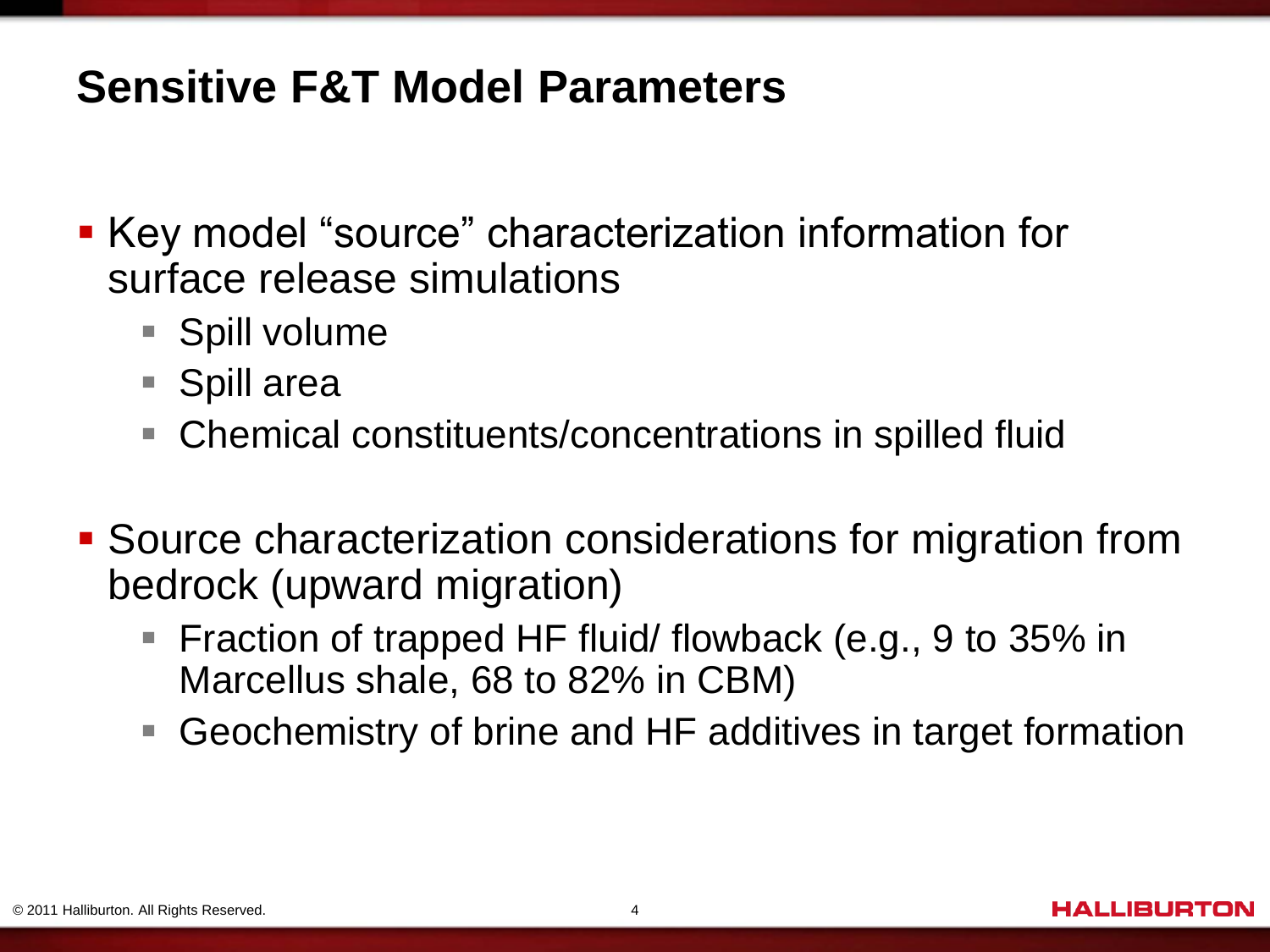# **Sensitive F&T Model Parameters**

- Surface Releases: Key parameters that typically control transport downgradient from source area
	- **Hydraulic conductivity of soils and aquifers**
	- $\overline{\phantom{a}}$ Direction and magnitude of hydraulic gradient relative to drinking water well locations
	- Biodegradation of organic chemicals
	- $\overline{\phantom{a}}$ Adsorption
- Upward Migration: Factors that control potential vertical migration of subsurface fluids
	- $\overline{\phantom{a}}$ Direction and magnitude of natural head gradient
	- $\Box$ Bedrock stratigraphy and hydraulic properties
	- $\overline{\phantom{a}}$ Distance between HF induced fractures and drinking water units
	- $\overline{\phantom{a}}$ Strength of attenuation processes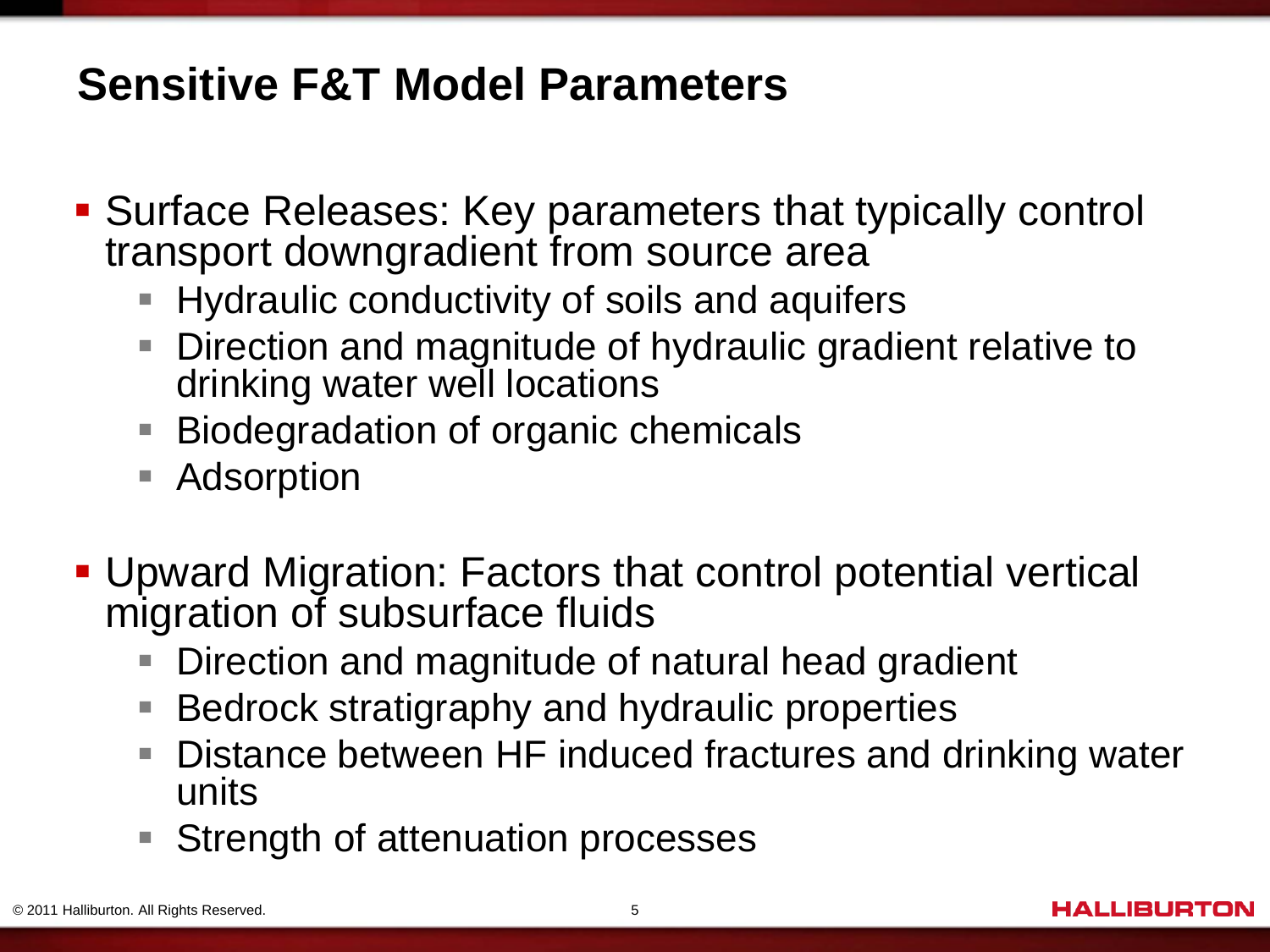## **Sensitive F&T Model Parameters (cont)**

- Key sensitive F&T parameters can be grouped into four general categories:
	- $\mathcal{C}$ Source chemical characterization
	- Surface release
	- **Upward migration**
	- $\overline{\phantom{a}}$ Hydrogeological and attenuation processes
- Available data, gaps, and modeling challenges for each of these categories are discussed as follows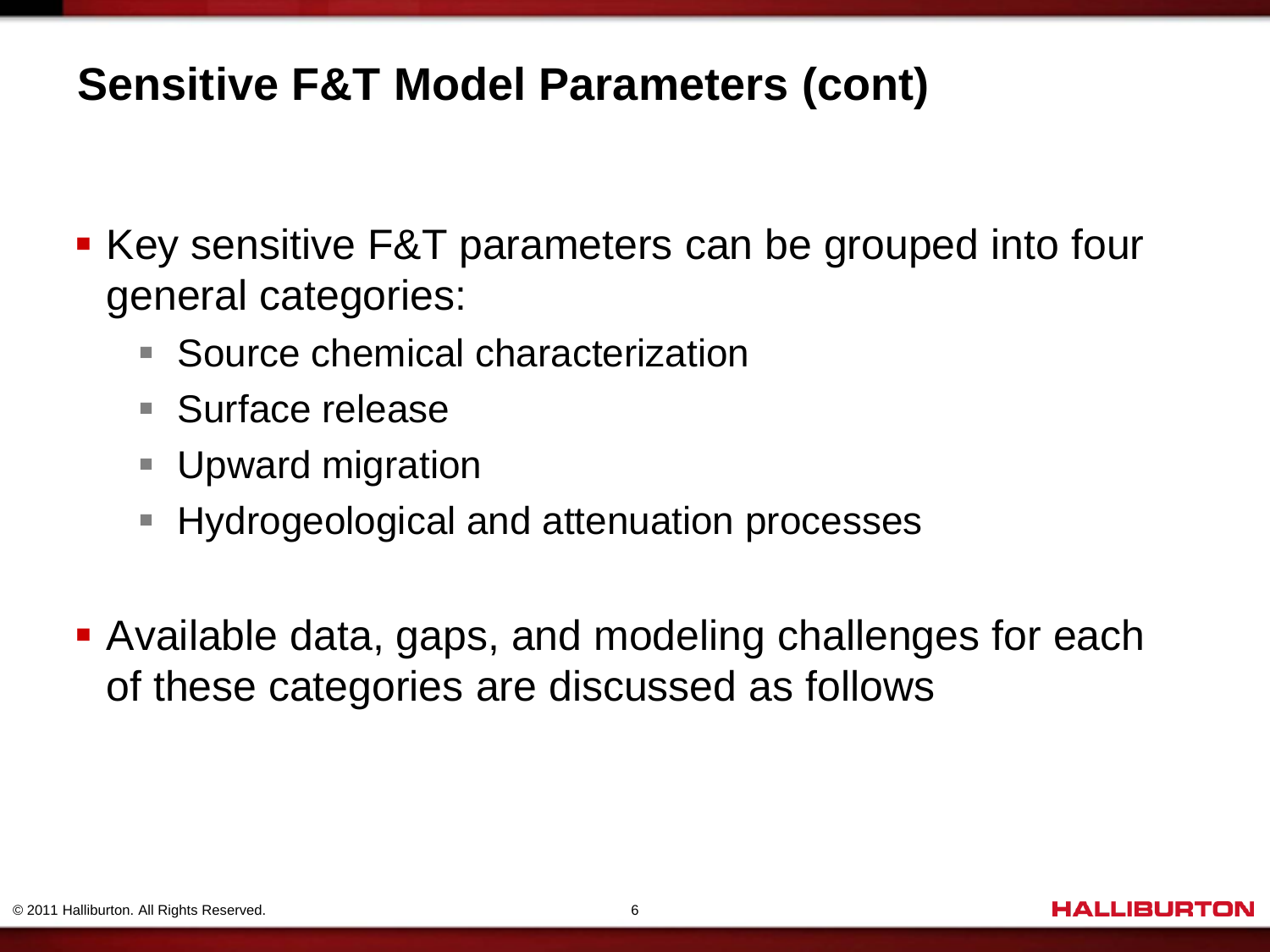## **Source Chemical Characterization**

#### **HF** additives

- **Halliburton and other service companies have provided** EPA-requested data
- **EPA should be able to use this information to assess** F&T characteristics of HF fluids
- **Flowback characterization** 
	- Data for Marcellus shale is being continually generated (e.g., Hayes, 2009; NYSDEC, 2009; The Palmerton Group, 2011), other formations are also being analyzed
- **EPA should identify key marker HF-related** compounds for F&T evaluation
	- **HF additives vary by job and formation**
	- **Appropriate to identify group of marker compounds**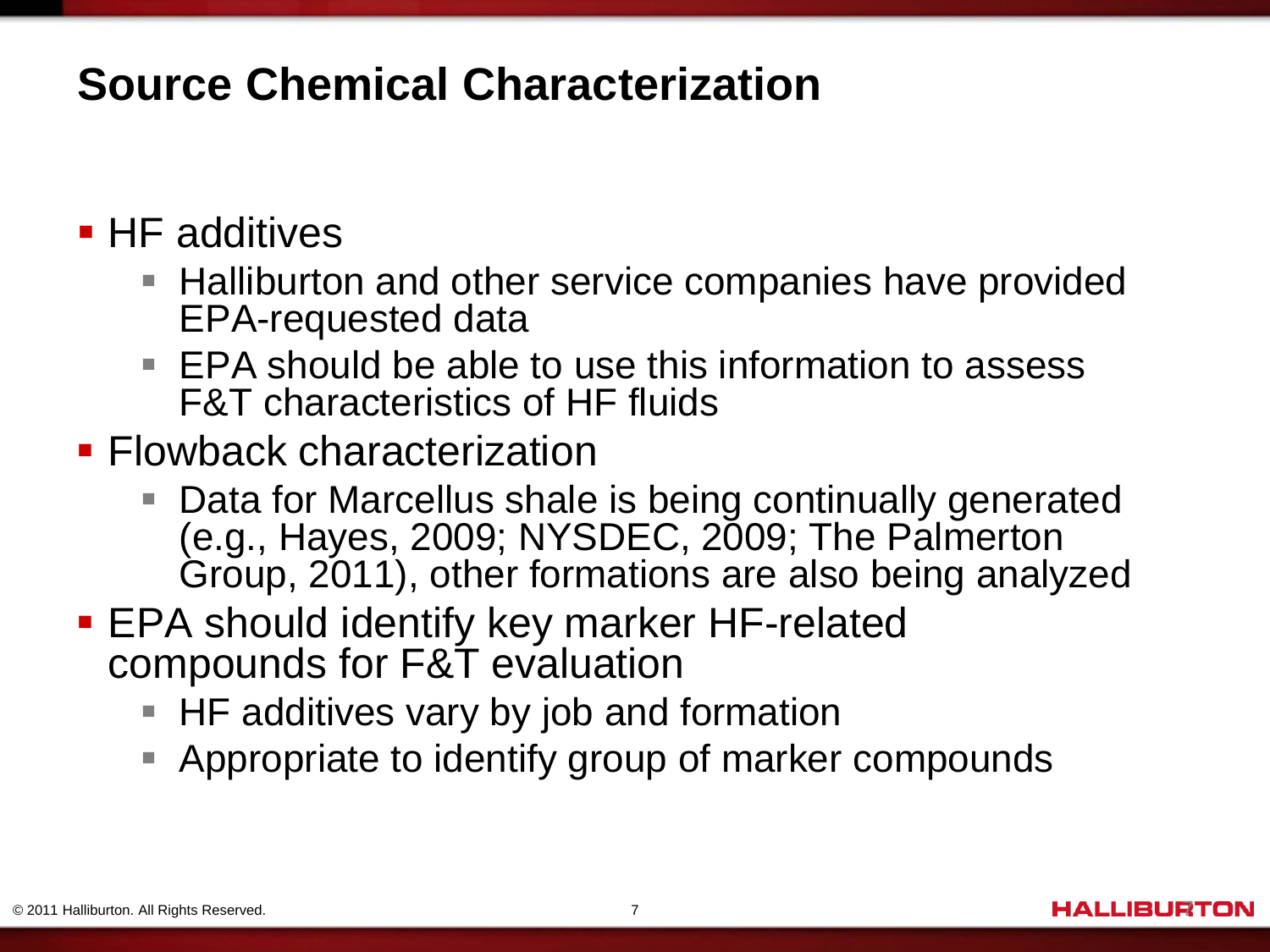## **Flowback Quality Variability**

| <b>Sample</b>                | #1                | #2                | #3                       | #4                        | #5                        | #6                        | #7                        | #8                     | #9                     |
|------------------------------|-------------------|-------------------|--------------------------|---------------------------|---------------------------|---------------------------|---------------------------|------------------------|------------------------|
| <b>Formation</b>             | Woodford<br>Shale | Woodford<br>Shale | Woodford<br><b>Shale</b> | <b>Marcellus</b><br>Shale | <b>Marcellus</b><br>Shale | <b>Marcellus</b><br>Shale | <b>Marcellus</b><br>Shale | <b>Bakken</b><br>Shale | <b>Bakken</b><br>Shale |
| <b>Specific gravity</b>      | 1.026             | 1.036             | 1.019                    | 1.012                     | 1.070                     | 1.100                     | 1.170                     | 1.105                  | 1.066                  |
| pH                           | 7.92              | 7.51              | 7.91                     | 6.61                      | 6.72                      | 6.68                      | 6.05                      | 7.11                   | 7.04                   |
| <b>Resistivity (ohms-cm)</b> | 20.42             | 14.87             | 36.46                    | 54.93                     | 8.363                     | 6.342                     | 4.776                     | 5.585                  | 8.057                  |
| Temperature (°C)             | 23                | 23                | 23                       | 23                        | 23                        | 23                        | 23                        | 23                     | 23                     |
| <b>Ionic Strength</b>        | 0.59              | 0.881             | 0.319                    | 0.199                     | 1.919                     | 2.794                     | 4.96                      | 2.874                  | 1.754                  |
| Hydroxide (mpL)              | $\overline{0}$    | $\overline{0}$    | $\overline{0}$           | $\overline{0}$            | $\overline{0}$            | $\overline{0}$            | $\overline{0}$            | $\mathbf{0}$           | $\overline{0}$         |
| Carbonate (mpL)              | $\overline{0}$    | $\overline{0}$    | $\overline{0}$           | $\overline{0}$            | $\overline{0}$            | $\overline{0}$            | $\overline{0}$            | $\overline{0}$         | $\overline{0}$         |
| <b>Bicarbonate (mpL)</b>     | 1,010             | 717               | 1190                     | 259                       | 183                       | 183                       | 76                        | 366                    | 366                    |
| Chloride (mpL)               | 19,400            | 29,400            | 10,000                   | 6,290                     | 59,700                    | 87,700                    | 153,000                   | 96,400                 | 58,300                 |
| Sulfate (mpL)                | 34                | $\Omega$          | 88                       | 67                        | $\overline{0}$            | $\Omega$                  | $\Omega$                  | 670                    | 749                    |
| Calcium (mpL)                | 630               | 1,058             | 294                      | 476                       | 7,283                     | 10,210                    | 20,100                    | 4,131                  | 2,573                  |
| <b>Magnesium (mpL)</b>       | 199               | 265               | 145                      | 49.6                      | 599                       | 840                       | 1,690                     | 544                    | 344.0                  |
| <b>Barium (mpL)</b>          | 49.4              | 94.8              | 6.42                     | 6.24                      | 278                       | 213                       | 657                       | 1.06                   | 5.1                    |
| Strontium (mpL)              | 107               | 179               | 44.7                     | 74.3                      | 2,087                     | 2,353                     | 5,049                     | 178                    | 112                    |
| Total Iron (mpL)             | 4.73              | 25.7              | 8.03                     | 14                        | 27.4                      | 2.89                      | 67.6                      | 26.4                   | 33.8                   |
| Aluminum (mpL)               | 0.17              | 0.21              | 0.91                     | 0.38                      | 0.18                      | $\overline{0}$            | 0.1                       | 0.17                   | 0.78                   |
| Silica (mpL)                 | 33.8              |                   | 40.7                     | ш,                        |                           |                           |                           |                        |                        |
| Baron (mpL)                  | 28.2              | 27.1              | 26.7                     | 8.82                      | 45.1                      | 73.1                      | 80.4                      | 94.5                   | 65.7                   |
| Potassium (mpL)              | 192               | 273               | 78.7                     | 85.8                      | 977                       | 1,559                     | 2,273                     | 2,232                  | 1,439                  |
| Sodium (mpL)                 | 10,960            | 16,450            | 5,985                    | 3,261                     | 26,780                    | 39,990                    | 61,400                    | 54,690                 | 32,600                 |
| TDS (mpL)                    | 33,300            | 49,300            | 18,200                   | 10,800                    | 98,600                    | 144,000                   | 252,000                   | 160,000                | 97,700                 |
| TSS (mpL)                    | 57                | 246               | 50                       | 30                        | 10                        | 12                        | 32                        | 120                    | 13,762                 |
| <b>TOC (mpL)</b>             | 89                | 64                | 133                      | 180                       | 218                       | 70                        | 143                       | 266                    | 235                    |

© 2011 Halliburton. All Rights Reserved. 8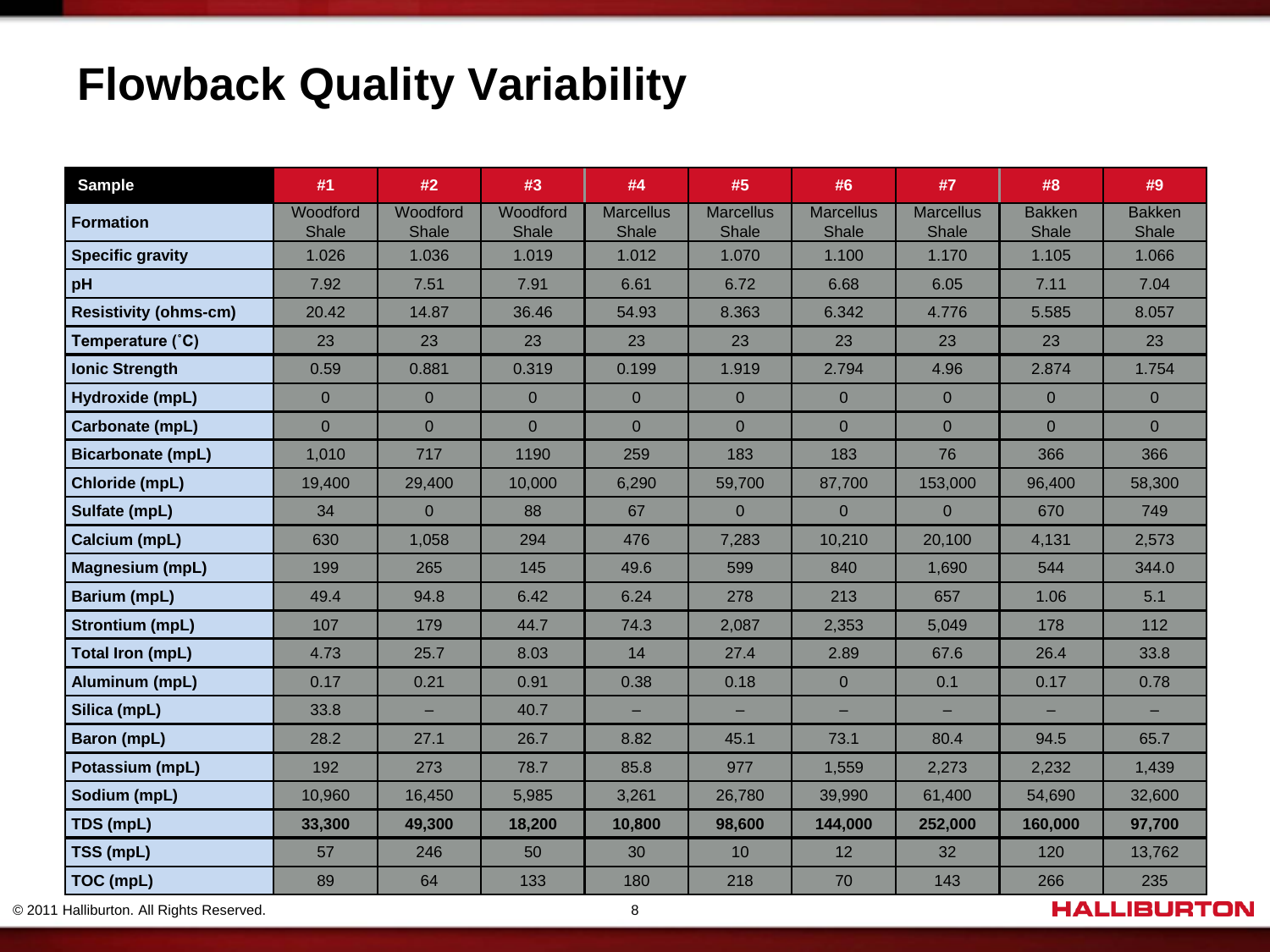#### **Surface Releases**

- Understanding "actual" spill characteristics critical for evaluating release significance and F&T modeling
	- E.g., spill volume, area, location
- Spill databases maintained by various states (e.g., PA, CO, WV)
	- Data are difficult to extract (by public) to perform meaningful statistical analysis
	- If EPA has access, would be useful to characterize the size and frequency of spills associated with HF stimulations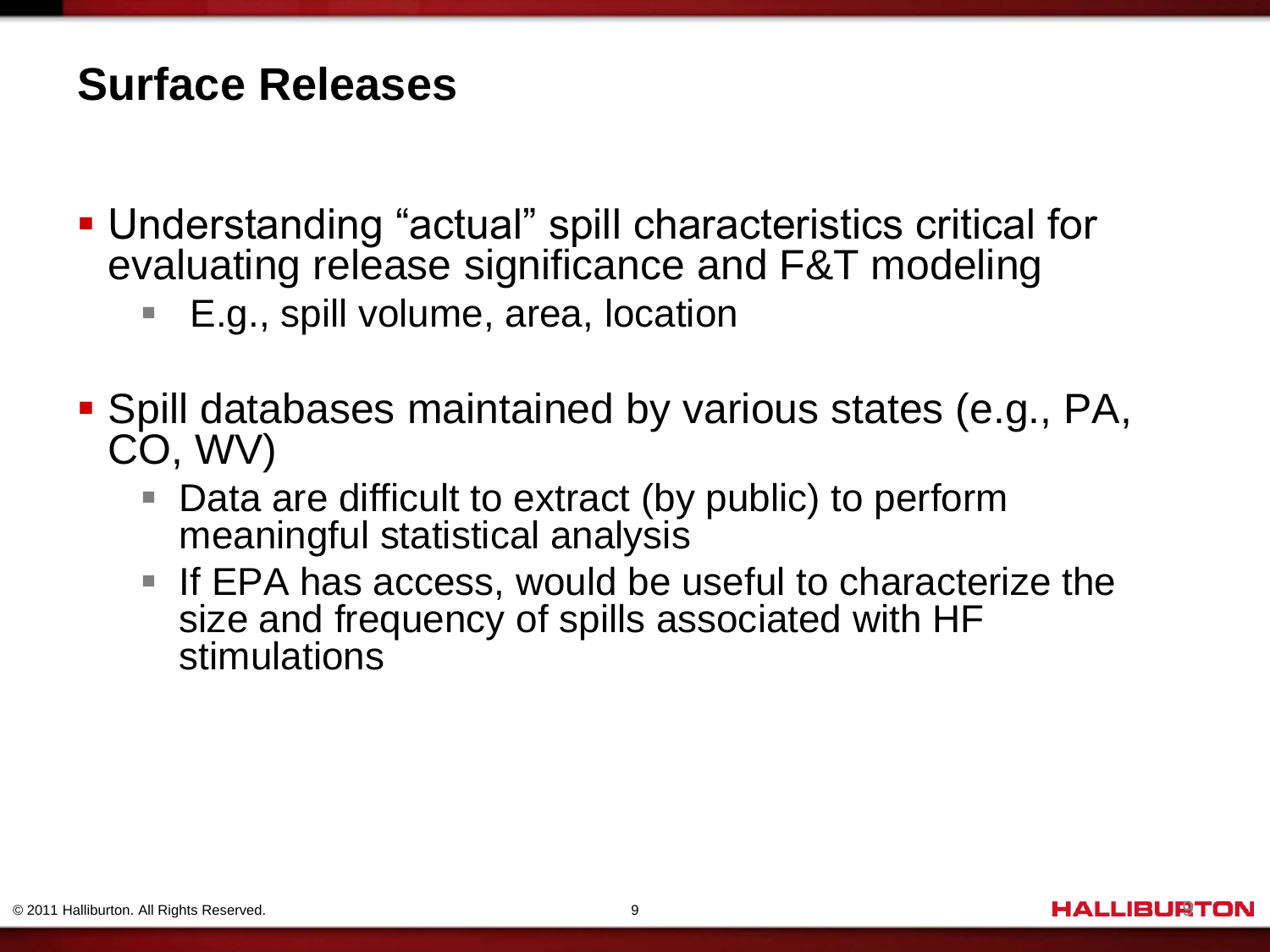#### **Data Collected As Part of Spill Response Measures**

|                                                             | <b>States Reporting Requirements</b> |           |    |    |  |  |  |
|-------------------------------------------------------------|--------------------------------------|-----------|----|----|--|--|--|
| <b>Measurement Type</b>                                     | CO                                   | <b>OH</b> | PA | WV |  |  |  |
| Nature of spill                                             |                                      |           |    |    |  |  |  |
| Volume or flow rate of spill                                |                                      |           |    |    |  |  |  |
| Chemical analysis/identity/kind of spilled fluid            |                                      |           |    |    |  |  |  |
| Area and vertical extent of spill                           |                                      |           |    |    |  |  |  |
| Distance to nearest surface water, water wells, groundwater |                                      |           |    |    |  |  |  |



Unclear, but may include this information Spill volume is required for brine spills, but unclear for other spills Required

#### **HALLIBURTON**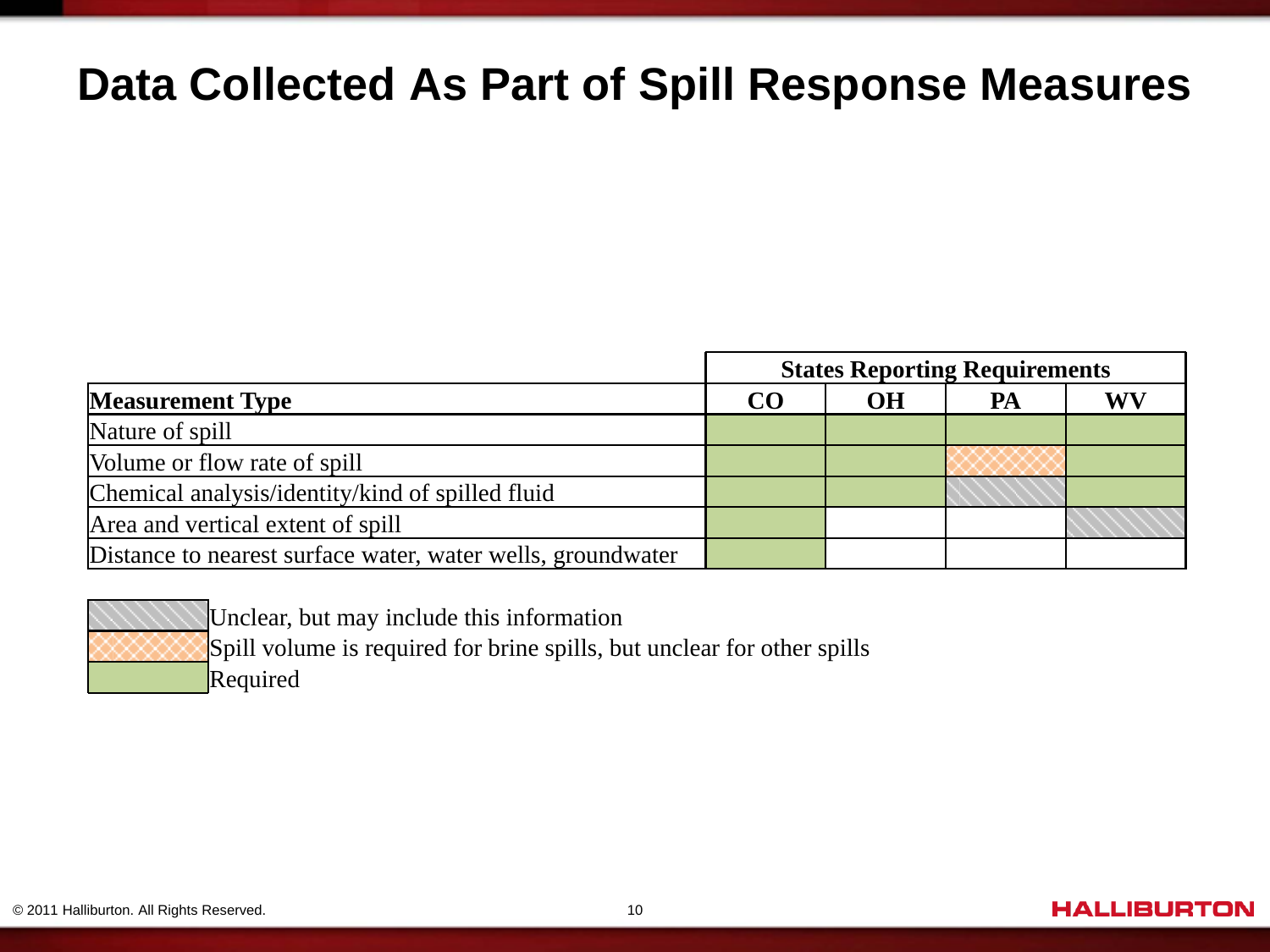#### Number of Oil and Gas Well Permits For Wells Drilled **Directionally From Common Well Pads in Colorado** 03-07-11



© 2011 Halliburton. All Rights Reserved. Figure from the COGCC website, Weekly & Monthly Oil & Gas Statistics <sup>11</sup> 11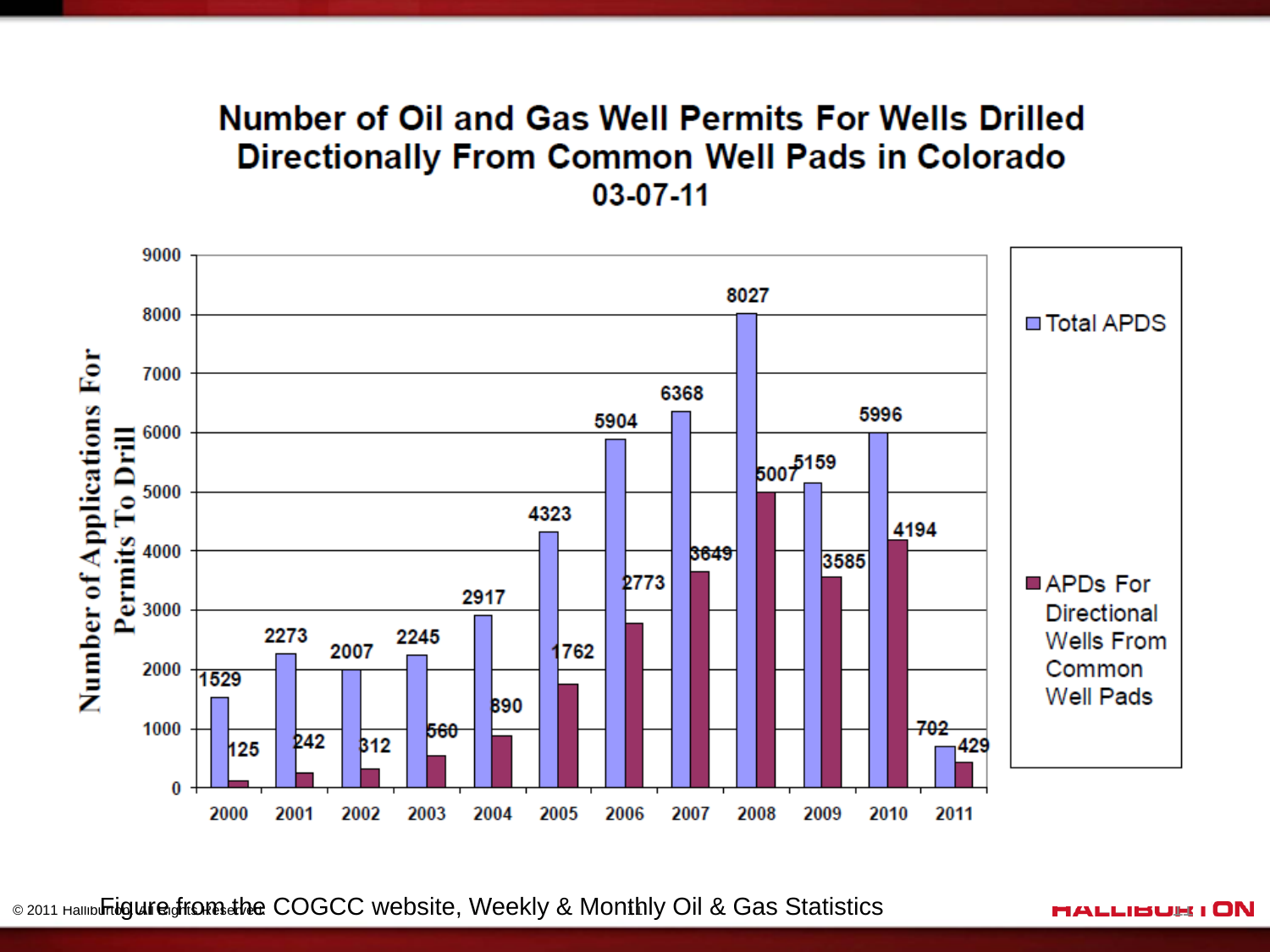| $\bullet$ $\bullet$ http://cogcc.state.co.us/<br>$\bigodot$<br>Eile -<br><b>Favorites</b> $\frac{1}{2}$ <b>A</b> Suggested Sites $\bullet$ <b>A</b> Web Slice Gallery $\bullet$ <b>A</b> Free Hotmail |                                              |              |                                                                                                       |  |                                         |   |                                                                                                     |                                                             |                                                                                        |  |  |  |  |
|-------------------------------------------------------------------------------------------------------------------------------------------------------------------------------------------------------|----------------------------------------------|--------------|-------------------------------------------------------------------------------------------------------|--|-----------------------------------------|---|-----------------------------------------------------------------------------------------------------|-------------------------------------------------------------|----------------------------------------------------------------------------------------|--|--|--|--|
|                                                                                                                                                                                                       |                                              |              |                                                                                                       |  |                                         |   | $\mathbf{r} \times \mathbf{r}$ $\mathbf{r} \times \mathbf{r}$ $\mathbf{r} \times \mathbf{r}$<br>- م |                                                             |                                                                                        |  |  |  |  |
|                                                                                                                                                                                                       |                                              |              | Edit View Favorites Tools Help                                                                        |  |                                         |   |                                                                                                     |                                                             |                                                                                        |  |  |  |  |
|                                                                                                                                                                                                       |                                              |              |                                                                                                       |  |                                         |   |                                                                                                     |                                                             |                                                                                        |  |  |  |  |
|                                                                                                                                                                                                       | Colorado Oil and Gas Conservation Commission |              |                                                                                                       |  |                                         |   |                                                                                                     |                                                             |                                                                                        |  |  |  |  |
| <b>Colorado Oil and Gas</b><br><b>HOME</b><br><b>Conservation Commission</b><br><b>LXI</b>                                                                                                            |                                              |              |                                                                                                       |  |                                         |   |                                                                                                     |                                                             |                                                                                        |  |  |  |  |
|                                                                                                                                                                                                       |                                              |              |                                                                                                       |  |                                         |   |                                                                                                     |                                                             | A division of the Colorado Department of Natural Resources Transparency Online Project |  |  |  |  |
| <b>PRINT PAGE</b>                                                                                                                                                                                     |                                              |              |                                                                                                       |  |                                         |   |                                                                                                     |                                                             |                                                                                        |  |  |  |  |
| <b>MISSION</b><br>KIDS' PAGE<br><b>GENERAL</b><br><b>CONTACTS</b><br><b>LIBRARY</b><br><b>HEARINGS</b><br><b>RULES</b>                                                                                | You requested :                              |              | <b>COGIS - Inspection/Incident Inquiry</b><br>Link to more detailed info<br>Spill/Release Information |  |                                         |   |                                                                                                     |                                                             |                                                                                        |  |  |  |  |
| <b>POLICIES</b><br><b>ORDERS</b>                                                                                                                                                                      | Maximum records are limited to: 10           |              |                                                                                                       |  |                                         |   |                                                                                                     |                                                             |                                                                                        |  |  |  |  |
| <b>FORMS</b>                                                                                                                                                                                          |                                              |              |                                                                                                       |  | Search Results - 10 record(s) returned. |   |                                                                                                     |                                                             |                                                                                        |  |  |  |  |
| <b>STAFF RPT</b>                                                                                                                                                                                      | <b>Submit Date</b>                           | $D \times H$ | <b>Complainant Operator # Facility ID</b>                                                             |  | <b>Company Name</b>                     |   |                                                                                                     | <b>Ground Water Surface Water Berm Contained Spill Area</b> |                                                                                        |  |  |  |  |
| <b>PERMITS</b><br><b>NEWS/MEDIA</b>                                                                                                                                                                   | 11/19/2021                                   | 2523831      | 16700                                                                                                 |  | CHEVRON USA INC                         | N | N                                                                                                   | N                                                           | 277                                                                                    |  |  |  |  |
| <b>DATABASE</b><br><b>LOCAL GOV</b><br><b>IMAGES</b>                                                                                                                                                  | 3/22/2011                                    | 2213099      | 69175                                                                                                 |  | PETROLEUM<br>DEVELOPMENT<br>CORPORATION | Υ | N                                                                                                   | N                                                           | 30                                                                                     |  |  |  |  |
| <b>MAPS</b><br><b>HELP</b>                                                                                                                                                                            | 3/21/2011                                    | 2213088      | 69175                                                                                                 |  | PETROLEUM<br>DEVELOPMENT<br>CORPORATION | Y | N                                                                                                   | N                                                           | 20                                                                                     |  |  |  |  |
|                                                                                                                                                                                                       | 3/21/2011                                    | 2213090      | 69175                                                                                                 |  | PETROLEUM<br>DEVELOPMENT<br>CORPORATION | Υ | Ν                                                                                                   | Ν                                                           | 25                                                                                     |  |  |  |  |
|                                                                                                                                                                                                       | 3/18/2011                                    | 2213092      | 10120                                                                                                 |  | NOBLE ENERGY<br>PRODUCTION INC          | Ν | Ν                                                                                                   | N                                                           | 75                                                                                     |  |  |  |  |
|                                                                                                                                                                                                       | 3/18/2011                                    | 2213057      | 46290                                                                                                 |  | K P KAUFFMAN COMPANY<br><b>INC</b>      | N | Ν                                                                                                   | Ν                                                           | 20                                                                                     |  |  |  |  |
|                                                                                                                                                                                                       | 3/18/2011                                    | 2213060      | 47120                                                                                                 |  | KERR-MCGEE OIL & GAS<br>ONSHORE LP      | N | Ν                                                                                                   | N                                                           | 85                                                                                     |  |  |  |  |
|                                                                                                                                                                                                       | 3/17/2011                                    | 2524993      | 47120                                                                                                 |  | KERR-MCGEE OIL & GAS<br>ONSHORE LP      | N | Ν                                                                                                   | Ν                                                           | 30                                                                                     |  |  |  |  |
|                                                                                                                                                                                                       | 3/14/2011                                    | 200301371    | 46685                                                                                                 |  | KINDER MORGAN CO2 CO<br>LP.             | N | N                                                                                                   | N                                                           | 100                                                                                    |  |  |  |  |
|                                                                                                                                                                                                       | 3/14/2011                                    | 200302549    | 100264                                                                                                |  | XTO ENERGY INC                          | N | Y                                                                                                   | N                                                           | 1320                                                                                   |  |  |  |  |

<sup>1</sup> Internet | Protected Mode: On

 $\leftarrow$   $\bullet$  100%  $\bullet$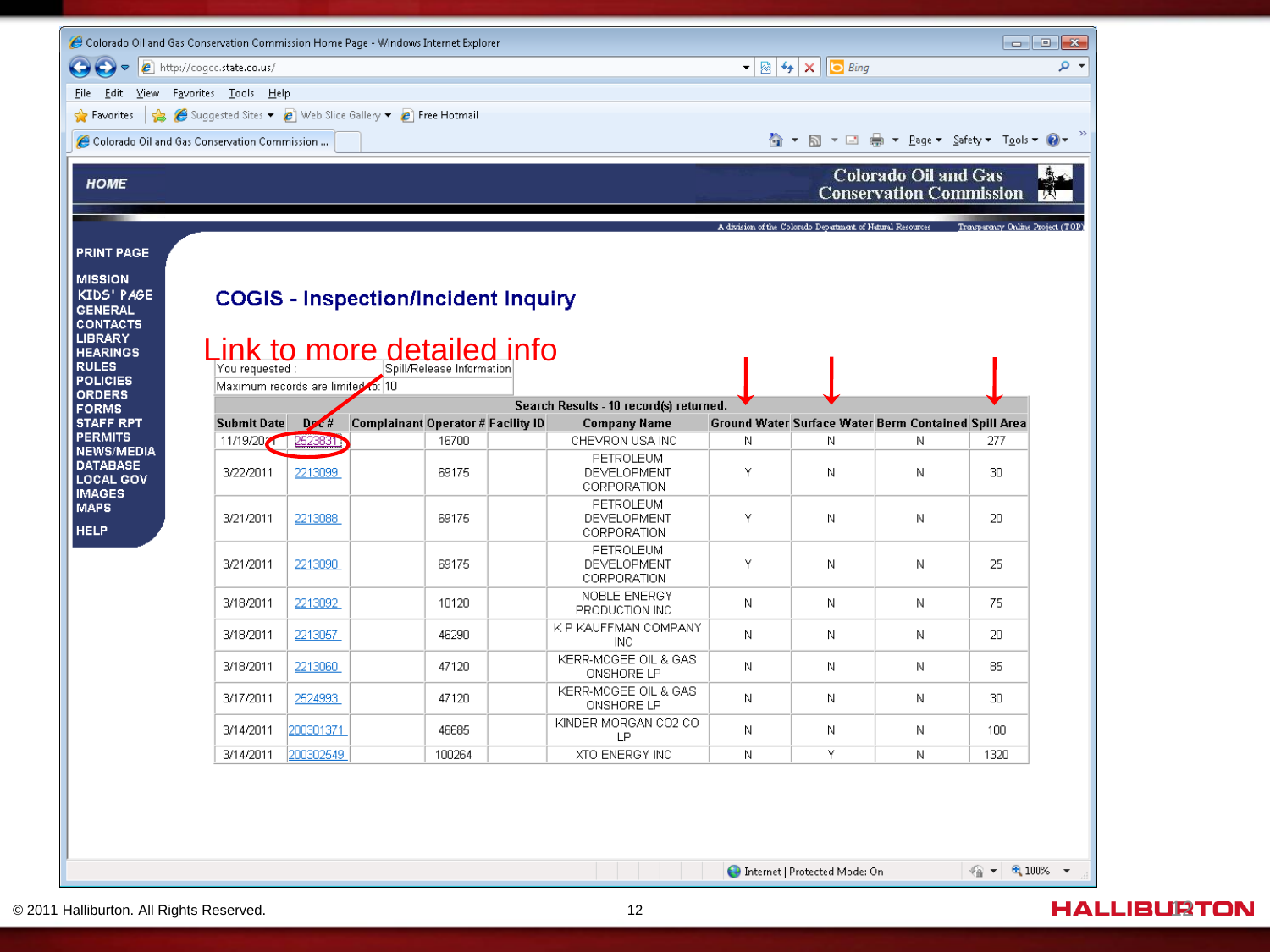|                                                                                                                                                                                                                                                                                                                                                                                | - 0 x       |
|--------------------------------------------------------------------------------------------------------------------------------------------------------------------------------------------------------------------------------------------------------------------------------------------------------------------------------------------------------------------------------|-------------|
| $\mathbf{r} \times \mathbf{r}$ $\mathbf{r} \times \mathbf{r}$ $\mathbf{r} \times \mathbf{r}$<br>$e$ http://coqcc.state.co.us/                                                                                                                                                                                                                                                  | - م         |
| Favorites Tools Help<br>Edit<br>View<br>File                                                                                                                                                                                                                                                                                                                                   |             |
| Suggested Sites v e Web Slice Gallery v e Free Hotmail<br>酓<br><b>Favorites</b>                                                                                                                                                                                                                                                                                                |             |
|                                                                                                                                                                                                                                                                                                                                                                                |             |
| Colorado Oil and Gas Conservation Commission                                                                                                                                                                                                                                                                                                                                   |             |
| <b>Colorado Oil and Gas</b><br><b>HOME</b><br><b>Conservation Commission</b><br>A division of the Colorado Department of Natural Resources<br>Transparency Online Project (TOP)<br><b>PRINT PAGE</b>                                                                                                                                                                           | <b>IIIX</b> |
| <b>MISSION</b>                                                                                                                                                                                                                                                                                                                                                                 |             |
| <b>Description of Spill:</b><br>KIDS' PAGE<br>Date of Incident:<br>11/16/2010                                                                                                                                                                                                                                                                                                  |             |
| <b>GENERAL</b><br><b>WELL</b><br><b>Type of Facility:</b>                                                                                                                                                                                                                                                                                                                      |             |
| <b>CONTACTS</b><br>Fac. Name/No.<br>Well Name/No.<br>RIGBY A-2AX<br><b>LIBRARY</b>                                                                                                                                                                                                                                                                                             |             |
| <b>County Name:</b><br>RIO BLANCO<br><b>HEARINGS</b>                                                                                                                                                                                                                                                                                                                           |             |
| qtrqtr: SESE<br>section: 24<br>township: 2N<br>range: 103W<br>meridian: 6<br><b>RULES</b>                                                                                                                                                                                                                                                                                      |             |
| <b>POLICIES</b><br>Volumes spilled and recovered (bbls)<br><b>ORDERS</b>                                                                                                                                                                                                                                                                                                       |             |
| Oil spilled: 0<br>Reovrd: 0<br><b>FORMS</b>                                                                                                                                                                                                                                                                                                                                    |             |
| Water spilled: 21<br><b>STAFF RPT</b><br>Reovrd: 20<br><b>PERMITS</b>                                                                                                                                                                                                                                                                                                          |             |
| Other spines<br><b>Reoveur</b><br><b>NEWS/MEDIA</b><br>GW Impa<br>Contained within berm? N                                                                                                                                                                                                                                                                                     |             |
| <b>DATABASE</b><br>Area and vertical extent of spill: 277-FT X 2 -IN                                                                                                                                                                                                                                                                                                           |             |
| <b>LOCAL GOV</b><br><b>IMAGES</b><br>Current land use: NON CROP LAND                                                                                                                                                                                                                                                                                                           |             |
| <b>MAPS</b><br>Weather conditions: 38 DEG/PARTLY CLOUDY                                                                                                                                                                                                                                                                                                                        |             |
| <b>HELP</b><br>Soil/Geology description SILTY CLAY                                                                                                                                                                                                                                                                                                                             |             |
| Distance in feet to nearest sur                                                                                                                                                                                                                                                                                                                                                |             |
| Depth to shallowest GW:                                                                                                                                                                                                                                                                                                                                                        |             |
| Wetlands:<br>Buildings:                                                                                                                                                                                                                                                                                                                                                        |             |
| Livestook:<br>Water Wells:                                                                                                                                                                                                                                                                                                                                                     |             |
| Cause of spill:                                                                                                                                                                                                                                                                                                                                                                |             |
| INTERNAL CORROSION                                                                                                                                                                                                                                                                                                                                                             |             |
| <b>Anmediate Response:</b><br>THE LINE WAS ISOLATED IMMEDIATELY UPON DETECTION, VACUUM TRUCKS REMOVED ALL OF THE FREE FLUID, ESTIMATED RECOVERY IS ~20 BBLS OF<br>BRINE WATER. THE FLUIDS WERE PICKED UP BY VACUUM TRUCK AND RECYCLED AT THE TRUCK UNLOADING FACILITY AT THE MAIN WATER PLANT.                                                                                 |             |
| <b>Emergency Pits:</b>                                                                                                                                                                                                                                                                                                                                                         |             |
| NA.                                                                                                                                                                                                                                                                                                                                                                            |             |
| How extent determined:<br>VISUAL INSPECTION, CHEVRON MCA SPILL CALCULATION WORKSHEET.                                                                                                                                                                                                                                                                                          |             |
| <b>Further Remediation</b>                                                                                                                                                                                                                                                                                                                                                     |             |
| <b>Prevent Problem:</b>                                                                                                                                                                                                                                                                                                                                                        |             |
| THE PIPING WILL BE REPLACED AND THE LINED RETURNED TO SERVICE.                                                                                                                                                                                                                                                                                                                 |             |
| <b>Detailed Description:</b><br>A LEAK OCCURRED IN A THREE INCH CEMENT LINED STEEL PIPE ~200 YDS SW OF RIGBY A 2AX WELLHEAD. THE CAUSE OF THE LEAK WAS INTERNAL<br>CORROSION IN THE PIPE BODY. THERE WAS NO IMPACT TO SURFACE WATER. THE SPILL POTENTIALLY CONTAINED A TRACE OF CRUDE OIL, BUT THERE<br>WAS NO VISIBLE SHEEN. TIME REQUIRED FOR CONTROL OF EVENT: ~10 MINUTES. |             |
| $\frac{1}{2}$ $\sqrt{2}$ 100% $\sqrt{2}$<br>Internet   Protected Mode: On<br>Done                                                                                                                                                                                                                                                                                              |             |

#### **HALLIBURTON**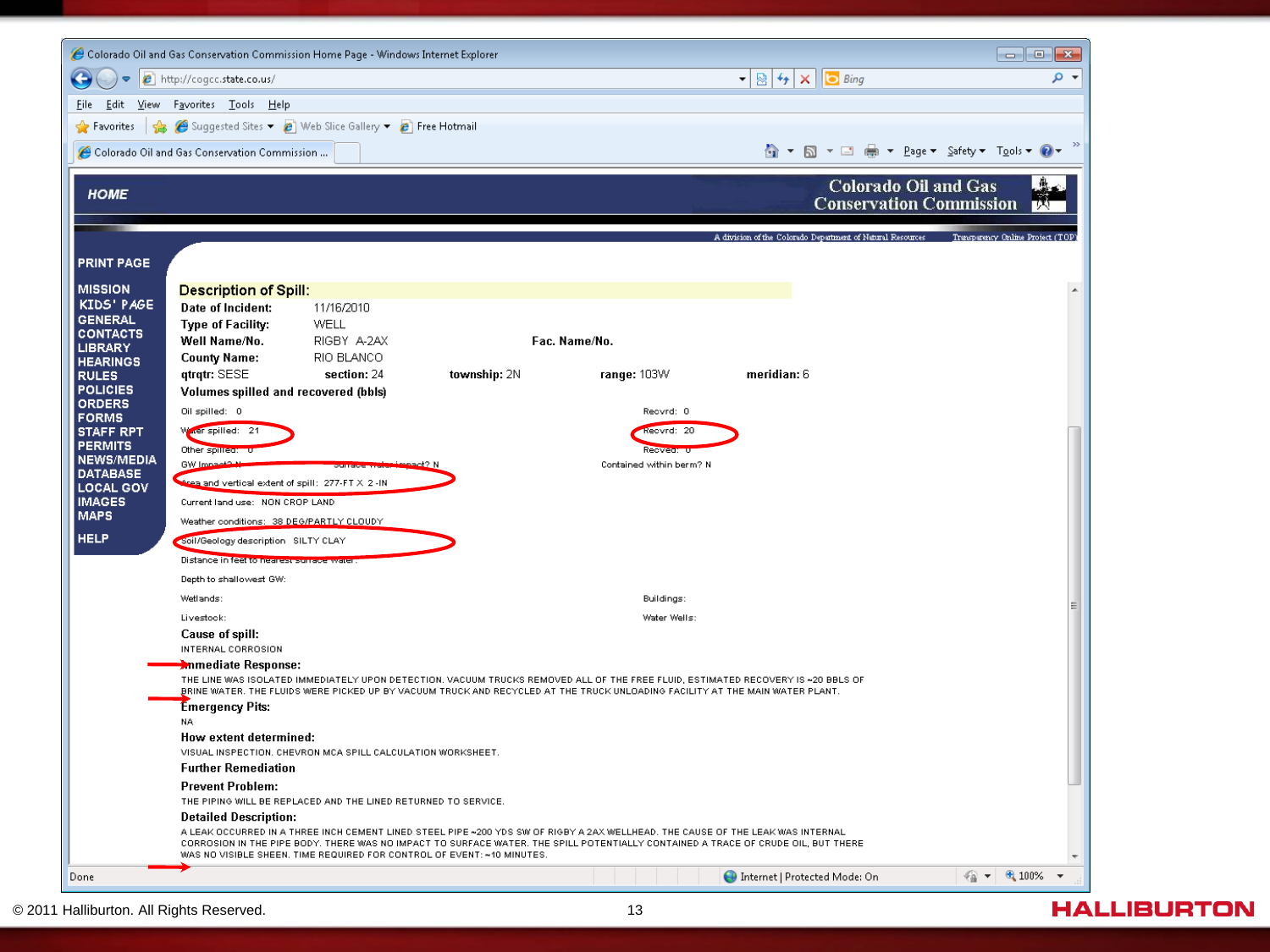# **Upward Migration**

- **Data collected at the time of well installation and** stimulation
	- Could be used to perform screening level analysis to assess migration potential to drinking water aquifers
- **Modeling of field conditions impracticable** 
	- Е Not aware of any standard models that can simulate transport processes
	- $\mathcal{L}_{\mathcal{A}}$ Data requirements to develop/calibrate a model make this unrealistic
- Migration of "stray gas" also common issue
	- Understanding F&T and modeling a challenge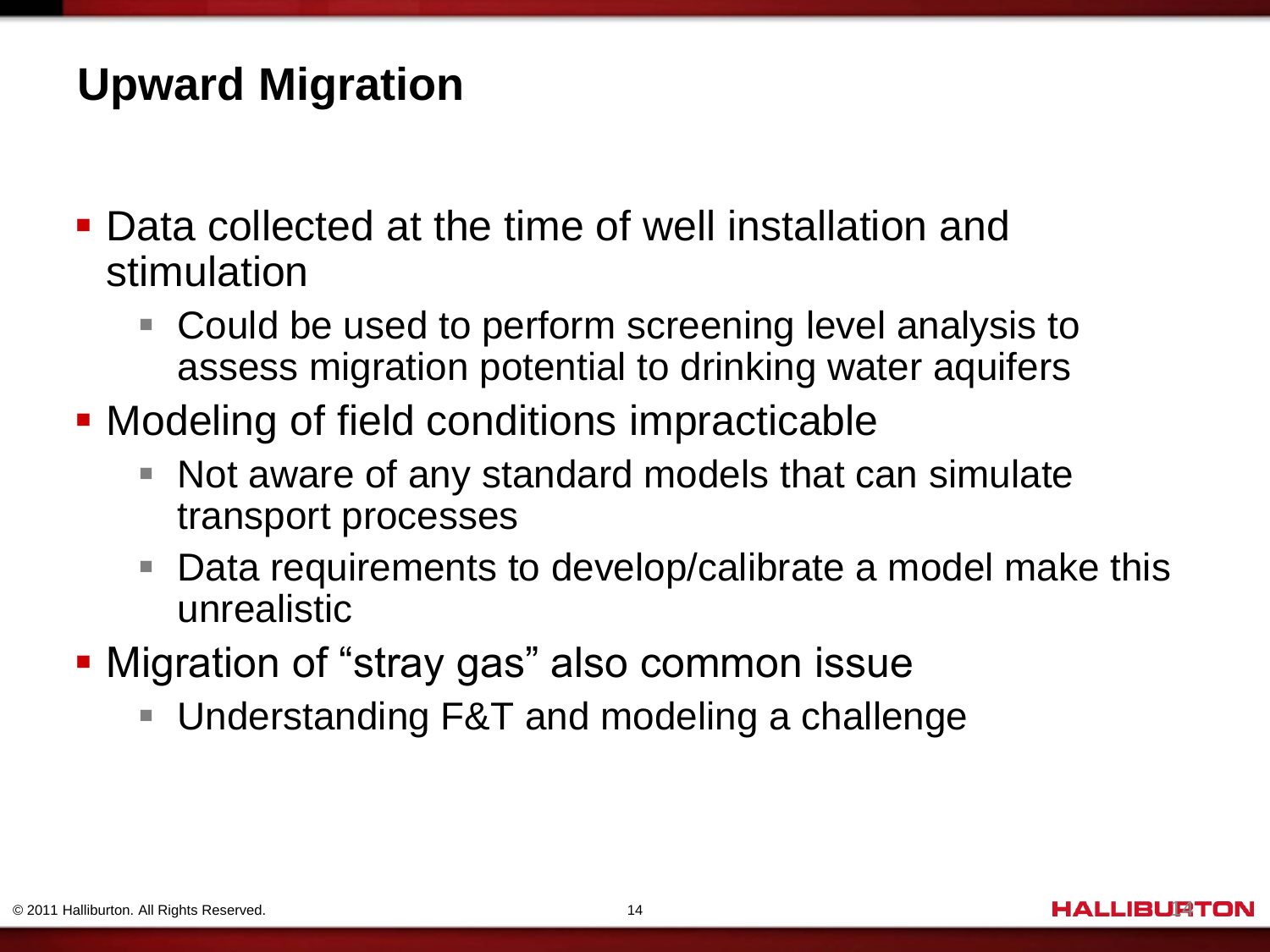# **Data Currently Reported During Well Installation and Stimulation**

|                                                      | <b>States Reporting Requirements</b> |           |    |    |  |  |
|------------------------------------------------------|--------------------------------------|-----------|----|----|--|--|
| <b>Measurement Type</b>                              | CO                                   | <b>OH</b> | PA | WV |  |  |
| Depth interval of stratigraphic units                |                                      |           |    |    |  |  |
| Depth interval of freshwater aquifers                |                                      |           |    |    |  |  |
| Depth interval of brines                             |                                      |           |    |    |  |  |
| Depth of target formation                            |                                      |           |    |    |  |  |
| Casing/wellbore size, type, and depth                |                                      |           |    |    |  |  |
| Electrical, radioactive or other geophysical logging |                                      |           |    |    |  |  |
| Core/drill cutting analyses/logs                     |                                      |           |    |    |  |  |
| Formation water chemical analysis                    |                                      |           |    |    |  |  |
| Flowback chemical analysis                           |                                      |           |    |    |  |  |
| Type and volume of fluid used to stimulate the well  | a                                    |           | h  |    |  |  |

| Only if collected during the course of business                            |
|----------------------------------------------------------------------------|
| Only if requested by the state                                             |
| Only if collected during the course of business and requested by the state |
| Required                                                                   |

Notes:

a) Colorado requires chemical analysis of the injected fluid.

b) Pennsylvania requires operators to list the chemicals or additives used.

© 2011 Halliburton. All Rights Reserved. 15

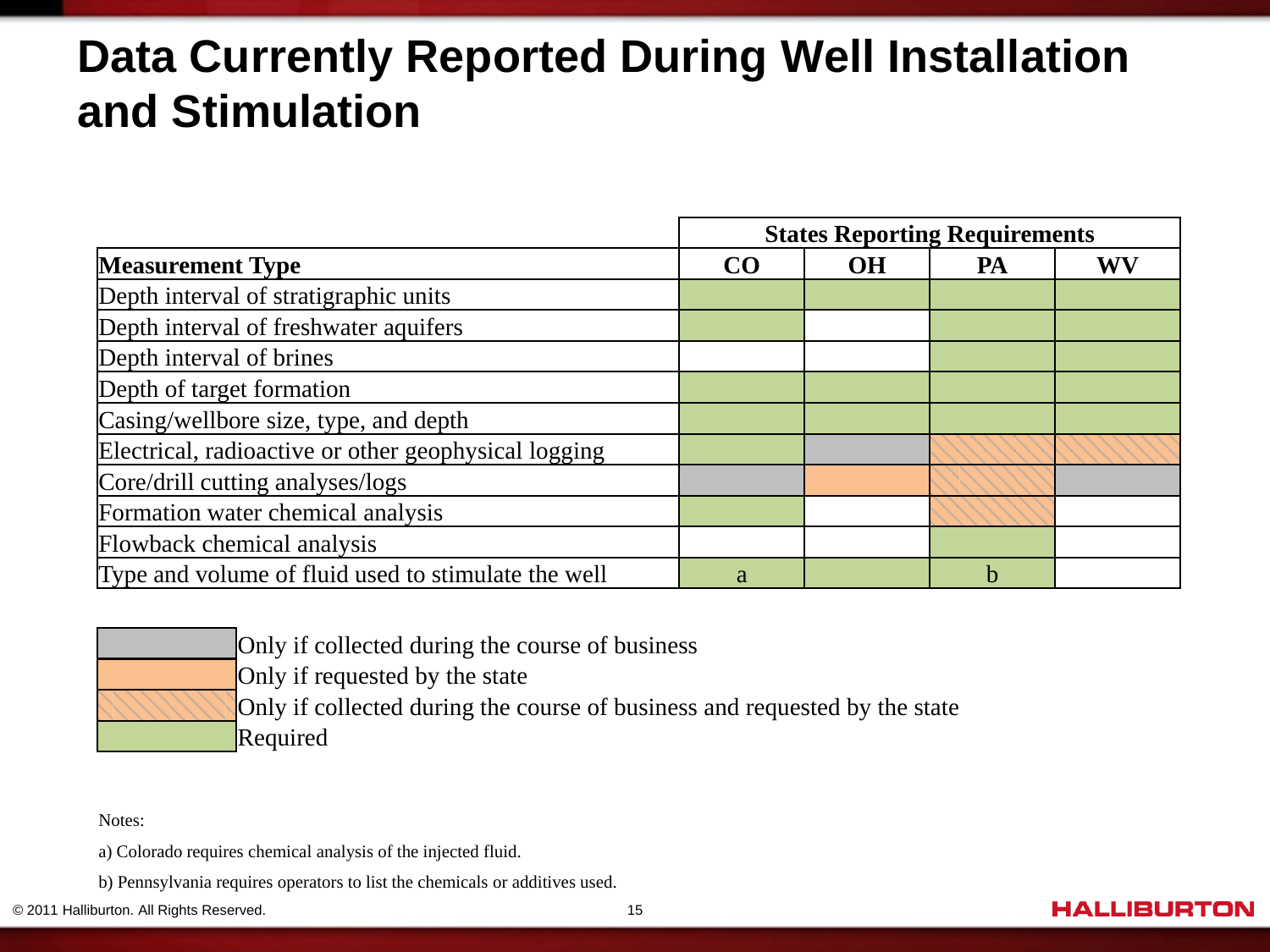|                                     | Colorado Oil and Gas Conservation Commission Home Page - Windows Internet Explorer                                             |                                             |                                                                                                                               |                                                                      |                                                                                                               |                                                               | $\begin{array}{c c c c c c} \hline \multicolumn{3}{c }{\mathbf{C}} & \multicolumn{3}{c }{\mathbf{X}} \end{array}$ |                     |
|-------------------------------------|--------------------------------------------------------------------------------------------------------------------------------|---------------------------------------------|-------------------------------------------------------------------------------------------------------------------------------|----------------------------------------------------------------------|---------------------------------------------------------------------------------------------------------------|---------------------------------------------------------------|-------------------------------------------------------------------------------------------------------------------|---------------------|
| $\bigodot$ (                        | $\bullet$ $\bullet$ http://coqcc.state.co.us/                                                                                  |                                             |                                                                                                                               |                                                                      | $\mathbf{F} \otimes \mathbf{F}$ $\mathbf{F}$ $\mathbf{F}$ $\mathbf{F}$ $\mathbf{F}$ $\mathbf{F}$ $\mathbf{F}$ |                                                               | - م                                                                                                               |                     |
|                                     | File Edit View Favorites Tools Help                                                                                            |                                             |                                                                                                                               |                                                                      |                                                                                                               |                                                               |                                                                                                                   |                     |
|                                     | <b>P</b> Favorites $\frac{1}{2}$ <b>C</b> Suggested Sites $\bullet$ <b>C</b> Web Slice Gallery $\bullet$ <b>C</b> Free Hotmail |                                             |                                                                                                                               |                                                                      |                                                                                                               |                                                               |                                                                                                                   |                     |
|                                     | Colorado Oil and Gas Conservation Commission                                                                                   |                                             |                                                                                                                               |                                                                      |                                                                                                               |                                                               |                                                                                                                   |                     |
|                                     |                                                                                                                                |                                             |                                                                                                                               |                                                                      |                                                                                                               |                                                               |                                                                                                                   |                     |
| <b>HOME</b>                         |                                                                                                                                |                                             |                                                                                                                               |                                                                      |                                                                                                               | <b>Colorado Oil and Gas</b><br><b>Conservation Commission</b> | . A.                                                                                                              |                     |
|                                     |                                                                                                                                |                                             |                                                                                                                               |                                                                      |                                                                                                               |                                                               | Transparency Online Project (TOP                                                                                  |                     |
| <b>PRINT PAGE</b>                   |                                                                                                                                |                                             |                                                                                                                               |                                                                      |                                                                                                               |                                                               |                                                                                                                   | Link to diagram of  |
| <b>MISSION</b>                      | <b>Scout Card</b>                                                                                                              |                                             | <b>B-@</b> Related <b>Q</b> Insp. <b>Q</b> MIT <b>C</b> GIS <b>Q</b> Doc                                                      | Wellbore<br><b>Zes</b> Orders                                        |                                                                                                               |                                                               | wellbore                                                                                                          |                     |
| KIDS' PAGE<br><b>GENERAL</b>        |                                                                                                                                |                                             |                                                                                                                               |                                                                      |                                                                                                               |                                                               |                                                                                                                   |                     |
| <b>CONTACTS</b>                     | Surface Location Data for API # 05-001-09552                                                                                   |                                             |                                                                                                                               | <b>Diciem</b>                                                        | DD.                                                                                                           |                                                               |                                                                                                                   |                     |
| <b>LIBRARY</b>                      | Well Name/No:                                                                                                                  | VICKI#1                                     | (click well name for production)                                                                                              |                                                                      |                                                                                                               |                                                               |                                                                                                                   | Link to reports and |
| <b>HEARINGS</b><br><b>RULES</b>     | Operator:                                                                                                                      |                                             | SMITH OIL PROPERTIES INC - 79905                                                                                              |                                                                      |                                                                                                               |                                                               |                                                                                                                   | permit docs         |
| <b>POLICIES</b>                     | Status Date:                                                                                                                   | 11/16/2006                                  | Federal or State Lease #                                                                                                      |                                                                      |                                                                                                               |                                                               |                                                                                                                   |                     |
| <b>ORDERS</b>                       | County:                                                                                                                        | ADAMS #001                                  | Location:                                                                                                                     | NESW 8 3S 61W 6 PM                                                   |                                                                                                               |                                                               |                                                                                                                   |                     |
| <b>FORMS</b><br><b>STAFF RPT</b>    | Field:                                                                                                                         | QUARRY - #70890 Elevation:                  |                                                                                                                               | $5,060$ ft.                                                          |                                                                                                               |                                                               |                                                                                                                   |                     |
| <b>PERMITS</b>                      | Planned Location<br>As Drilled Location                                                                                        | 1980 FSL 1980 FWL<br>Footages Not Available | Lat/Long: 39.802244/-104.23862<br>Lat/Long: 39.80239/-104.23861                                                               | Lat/Long Calculated From Footages<br>Lat/Long Source: Field Measured |                                                                                                               |                                                               |                                                                                                                   |                     |
| <b>NEWS/MEDIA</b>                   | Wellbore Data for Sidetrack #00                                                                                                |                                             |                                                                                                                               | Status: PR                                                           | 11/16/2006                                                                                                    |                                                               |                                                                                                                   |                     |
| <b>DATABASE</b><br><b>LOCAL GOV</b> | Spud Date:                                                                                                                     | 9/15/2005                                   | Spud Date is:                                                                                                                 | <b>ACTUAL</b>                                                        |                                                                                                               |                                                               |                                                                                                                   |                     |
| <b>IMAGES</b>                       | <b>Wellbore Permit</b>                                                                                                         |                                             |                                                                                                                               |                                                                      |                                                                                                               |                                                               |                                                                                                                   |                     |
| <b>MAPS</b>                         | Permit #                                                                                                                       | 20052956                                    | <b>Expiration Date:</b>                                                                                                       | 9/7/2006                                                             |                                                                                                               |                                                               |                                                                                                                   |                     |
| <b>HELP</b>                         | Prop Depth/Form:                                                                                                               | 6975                                        | Surface Mineral Owner Same:                                                                                                   | Y                                                                    |                                                                                                               |                                                               |                                                                                                                   |                     |
|                                     | Mineral Owner:                                                                                                                 | <b>FEE</b>                                  | Surface Owner:                                                                                                                | <b>FEE</b>                                                           |                                                                                                               |                                                               |                                                                                                                   |                     |
|                                     | Unit:                                                                                                                          |                                             | Unit Number:                                                                                                                  |                                                                      |                                                                                                               |                                                               |                                                                                                                   |                     |
|                                     | Formation and Spacing:                                                                                                         |                                             | Code: DSND , Formation: D SAND , Order: 40 , Unit Acreage: 40, Drill Unit:                                                    |                                                                      |                                                                                                               |                                                               |                                                                                                                   |                     |
|                                     | Formation and Spacing:                                                                                                         |                                             | Code: JSND, Formation: J SAND, Order: , Unit Acreage: , Drill Unit:                                                           |                                                                      |                                                                                                               |                                                               |                                                                                                                   |                     |
|                                     | Casing:<br>Cement:                                                                                                             |                                             | String Type: STAGE TOOL, Hole Size: , Size: , Top: , Depth: 3000, Weight:<br>Sacks: 200, Top: 0, Bottom: 3000, Method Grade:  |                                                                      |                                                                                                               |                                                               |                                                                                                                   |                     |
|                                     | <b>Wellbore Completed</b>                                                                                                      |                                             |                                                                                                                               |                                                                      |                                                                                                               |                                                               |                                                                                                                   |                     |
|                                     | Completion Date:                                                                                                               | 9/20/2005                                   |                                                                                                                               |                                                                      |                                                                                                               |                                                               |                                                                                                                   |                     |
|                                     | Measured TD:                                                                                                                   | 6925                                        | Measured PB depth:                                                                                                            |                                                                      |                                                                                                               |                                                               |                                                                                                                   |                     |
| Casing                              | Trus Venneal TD.                                                                                                               | 6925                                        | True Vertical PB depm.                                                                                                        |                                                                      |                                                                                                               |                                                               |                                                                                                                   |                     |
|                                     | Log Types:                                                                                                                     | GBL, DIGLGR, CDCN, MICROLOG                 |                                                                                                                               |                                                                      |                                                                                                               |                                                               |                                                                                                                   |                     |
| and                                 | Casing:                                                                                                                        |                                             | SURF Hold Cize. 12.5, Size: 6.625, Top: 0, Depth: 544, Weight:                                                                |                                                                      |                                                                                                               |                                                               |                                                                                                                   |                     |
|                                     | Cement:<br>Casing:                                                                                                             |                                             | Sacks: 380, Top: 0, Bottom: 544, Method Grade:<br>String Type: 1ST, Hole Size: 7.875, Size: 4.5, Top: 0, Depth: 6925, Weight: |                                                                      |                                                                                                               |                                                               |                                                                                                                   |                     |
| cement                              | Cement:                                                                                                                        |                                             | Sacks: 200, Top: 5810, Bottom: 6925, Method Grade:                                                                            |                                                                      |                                                                                                               |                                                               |                                                                                                                   |                     |
| data                                | Casing:                                                                                                                        |                                             | String Type: 2ND, Hole Size:, Size:, Top:, Depth: 3200, Weight:                                                               |                                                                      |                                                                                                               |                                                               |                                                                                                                   |                     |
|                                     | Cement:                                                                                                                        |                                             | Sacks: 450, Top: 0, Bottom: 3200, Method Grade:                                                                               |                                                                      |                                                                                                               |                                                               |                                                                                                                   |                     |
|                                     | Formation                                                                                                                      | Log Top                                     | <b>Log Bottom</b>                                                                                                             | Cored                                                                |                                                                                                               | <b>DSTs</b>                                                   |                                                                                                                   |                     |
|                                     | <b>NIORDADA</b>                                                                                                                | <b>E490</b>                                 | <b>C210</b>                                                                                                                   |                                                                      |                                                                                                               | M.                                                            |                                                                                                                   |                     |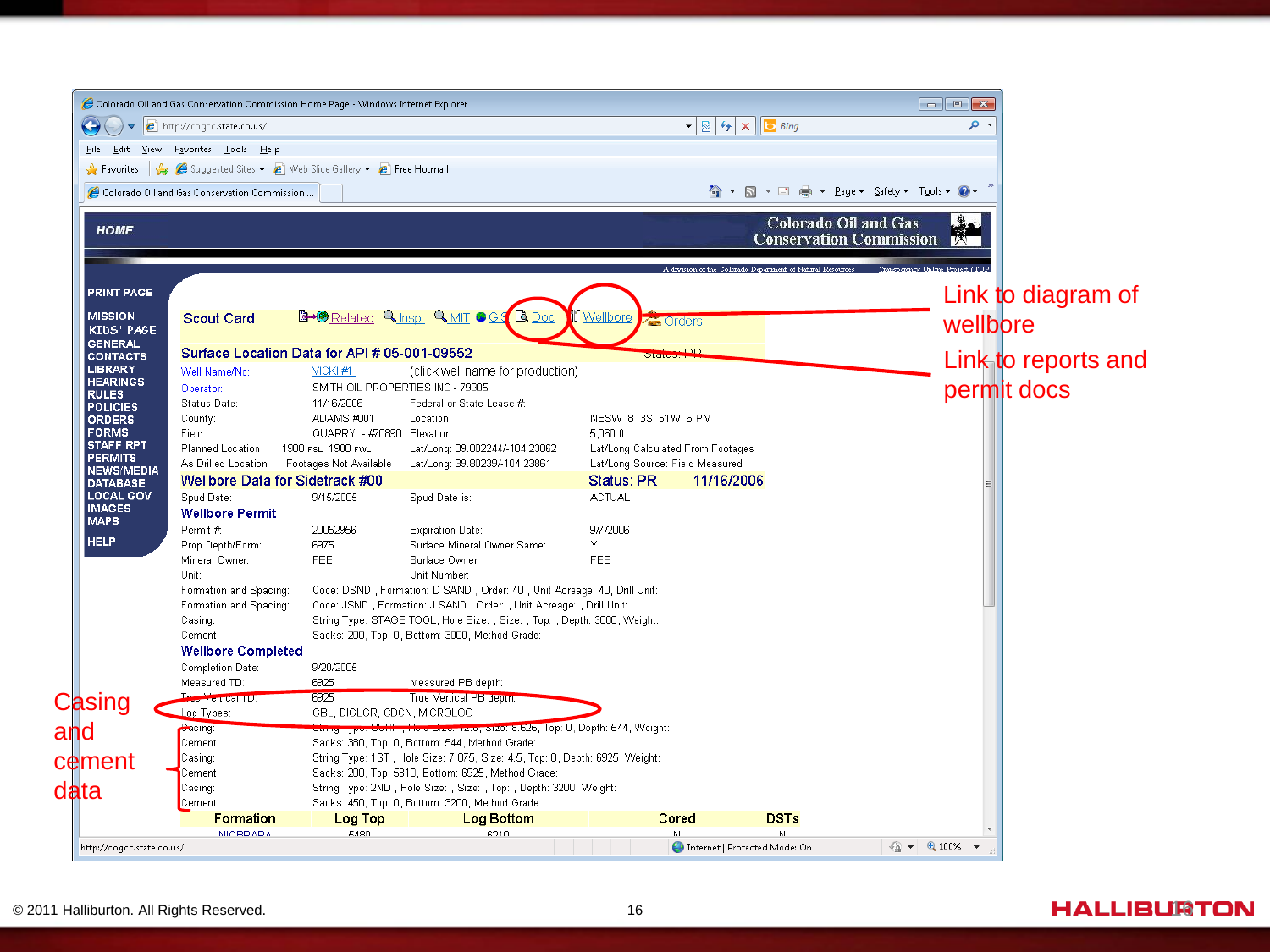|                                     | Colorado Oil and Gas Conservation Commission Home Page - Windows Internet Explorer                                         |                |                                                                                                                       |                |                                                                                              |                                                            |                                           |
|-------------------------------------|----------------------------------------------------------------------------------------------------------------------------|----------------|-----------------------------------------------------------------------------------------------------------------------|----------------|----------------------------------------------------------------------------------------------|------------------------------------------------------------|-------------------------------------------|
|                                     | http://cogcc.state.co.us/                                                                                                  |                |                                                                                                                       |                | $\mathbf{r} \times \mathbf{r}$ $\mathbf{r} \times \mathbf{r}$ $\mathbf{r} \times \mathbf{r}$ | - م                                                        |                                           |
|                                     | File Edit View Favorites Tools Help                                                                                        |                |                                                                                                                       |                |                                                                                              |                                                            |                                           |
| <b>P</b> Favorites                  | $\frac{1}{2}$ $\frac{1}{2}$ Suquested Sites $\bullet$ $\frac{1}{2}$ Web Slice Gallery $\bullet$ $\frac{1}{2}$ Free Hotmail |                |                                                                                                                       |                |                                                                                              |                                                            |                                           |
|                                     | Colorado Oil and Gas Conservation Commission                                                                               |                |                                                                                                                       |                |                                                                                              |                                                            | 谷▼同▼□ 臝▼ Page▼ Safety▼ T <u>o</u> ols▼ @▼ |
|                                     |                                                                                                                            |                |                                                                                                                       |                |                                                                                              | <b>Colorado Oil and Gas</b>                                |                                           |
| <b>HOME</b>                         |                                                                                                                            |                |                                                                                                                       |                |                                                                                              |                                                            | <b>Conservation Commission</b>            |
|                                     |                                                                                                                            |                |                                                                                                                       |                |                                                                                              | A division of the Colorado Department of Natural Resources | Transparency Online Project (TC           |
|                                     |                                                                                                                            |                |                                                                                                                       |                |                                                                                              |                                                            |                                           |
| <b>PRINT PAGE</b>                   |                                                                                                                            |                |                                                                                                                       |                |                                                                                              |                                                            |                                           |
| <b>MISSION</b>                      | Cement:                                                                                                                    |                | Sacks: 200, Top: 5810, Bottom: 6925, Method Grade:                                                                    |                |                                                                                              |                                                            |                                           |
| KIDS' PAGE<br><b>GENERAL</b>        | Casing:<br>Cement:                                                                                                         |                | String Type: 2ND, Hole Size: , Size: , Top: , Depth: 3200, Weight:<br>Sacks: 450, Top: 0, Bottom: 3200, Method Grade: |                |                                                                                              |                                                            |                                           |
| <b>CONTACTS</b>                     | <b>Formation</b>                                                                                                           | Log Top        | <b>Log Bottom</b>                                                                                                     |                | Cored                                                                                        | <b>DSTs</b>                                                |                                           |
| <b>LIBRARY</b>                      | <b>NIOBRARA</b>                                                                                                            | 5480           | 6210                                                                                                                  |                | N                                                                                            | N                                                          |                                           |
| <b>HEARINGS</b><br><b>RULES</b>     | <b>D SAND</b>                                                                                                              | 6776           | 6786                                                                                                                  |                | N                                                                                            | N                                                          | Geologic                                  |
| <b>POLICIES</b>                     | <b>J SAND</b>                                                                                                              | 6823           | 6890                                                                                                                  |                | N                                                                                            | N                                                          | strata                                    |
| <b>ORDERS</b>                       | <b>Completed information for formation JSND</b>                                                                            |                |                                                                                                                       |                |                                                                                              |                                                            |                                           |
| <b>FORMS</b><br><b>STAFF RPT</b>    | 1st Production Date:                                                                                                       | 3/10/2006      | Choke Size:                                                                                                           |                |                                                                                              |                                                            |                                           |
| <b>PERMITS</b>                      | Status Date:                                                                                                               | 11/16/2006     | Hole Completion:                                                                                                      | И              |                                                                                              |                                                            |                                           |
| <b>NEWS/MEDIA</b>                   | Commingled:                                                                                                                | N              | Production Method:                                                                                                    |                |                                                                                              |                                                            |                                           |
| <b>DATABASE</b><br><b>LOCAL GOV</b> | Formation Name:                                                                                                            | J SAND         | Status:                                                                                                               | PR.            |                                                                                              |                                                            |                                           |
| <b>IMAGES</b>                       | Formation Treatment:                                                                                                       |                |                                                                                                                       |                |                                                                                              |                                                            |                                           |
| <b>MAPS</b>                         | Treatment Date:                                                                                                            | 10/16/2005     | FRAC 45000# OF 20/40 SAND                                                                                             |                |                                                                                              |                                                            |                                           |
| <b>HELP</b>                         | Tubing Size:<br>Tubing Packer Depth:                                                                                       | 2.375          | Tubing Setting Depth:<br>Tubing Multiple Packer:                                                                      | 6845           |                                                                                              |                                                            |                                           |
|                                     | Open Hole Top:                                                                                                             |                | Open Hole Bottom:                                                                                                     |                |                                                                                              |                                                            |                                           |
|                                     | Initial Test Data:                                                                                                         |                |                                                                                                                       |                |                                                                                              |                                                            |                                           |
|                                     | Test Date:                                                                                                                 | 11/16/2006     | Test Method:                                                                                                          | <b>FLOWING</b> |                                                                                              |                                                            |                                           |
|                                     | Hours Tested:                                                                                                              | 24             | Gas Type:                                                                                                             |                |                                                                                              |                                                            |                                           |
|                                     | Gas Disposal:                                                                                                              |                |                                                                                                                       |                |                                                                                              |                                                            |                                           |
|                                     | <b>Test Type</b>                                                                                                           | <b>Measure</b> |                                                                                                                       |                |                                                                                              |                                                            |                                           |
|                                     | BBLS H2O                                                                                                                   | 3              |                                                                                                                       |                |                                                                                              |                                                            |                                           |
|                                     | BBLS_OIL                                                                                                                   | $\mathbf{1}$   |                                                                                                                       |                |                                                                                              |                                                            |                                           |
|                                     | BTU GAS                                                                                                                    | 1180           |                                                                                                                       |                |                                                                                              |                                                            |                                           |
|                                     | CALC GOR<br>CASING_PRESS                                                                                                   | 100000<br>1200 |                                                                                                                       |                |                                                                                              |                                                            |                                           |
|                                     | GRAVITY_OIL                                                                                                                | 50             |                                                                                                                       |                |                                                                                              |                                                            |                                           |
|                                     | MCF_GAS                                                                                                                    | 100            |                                                                                                                       |                |                                                                                              |                                                            |                                           |
|                                     | TUBING PRESS                                                                                                               | 950            |                                                                                                                       |                |                                                                                              |                                                            |                                           |
|                                     | Perforation Data:                                                                                                          |                |                                                                                                                       |                |                                                                                              |                                                            |                                           |
|                                     | Interval Bottom:                                                                                                           | 6858           | Interval Top:                                                                                                         | 6854           |                                                                                              |                                                            |                                           |
|                                     | # of Holes:                                                                                                                | 16             | Hole Size:                                                                                                            | 0.38           |                                                                                              |                                                            |                                           |
|                                     |                                                                                                                            |                |                                                                                                                       |                |                                                                                              |                                                            |                                           |
|                                     |                                                                                                                            |                |                                                                                                                       |                |                                                                                              |                                                            | $\frac{1}{2}$ + $\frac{1}{2}$ 100% +      |
|                                     |                                                                                                                            |                |                                                                                                                       |                |                                                                                              | Internet   Protected Mode: On                              |                                           |

#### © 2011 Halliburton. All Rights Reserved. 17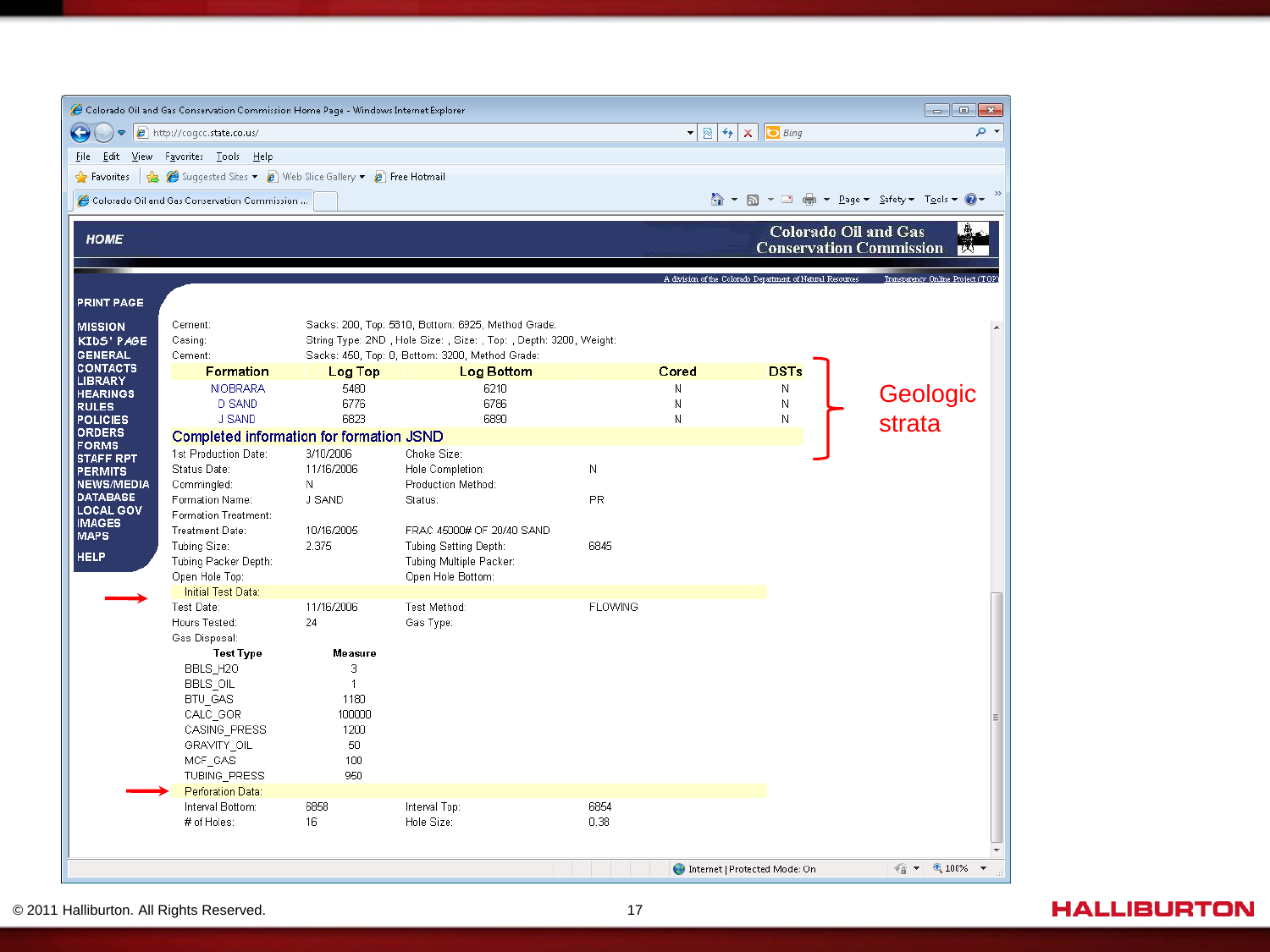#### **Induced Fracture Data**

#### **Barnett Shale Mapped Fracture Treatments (TVD)**

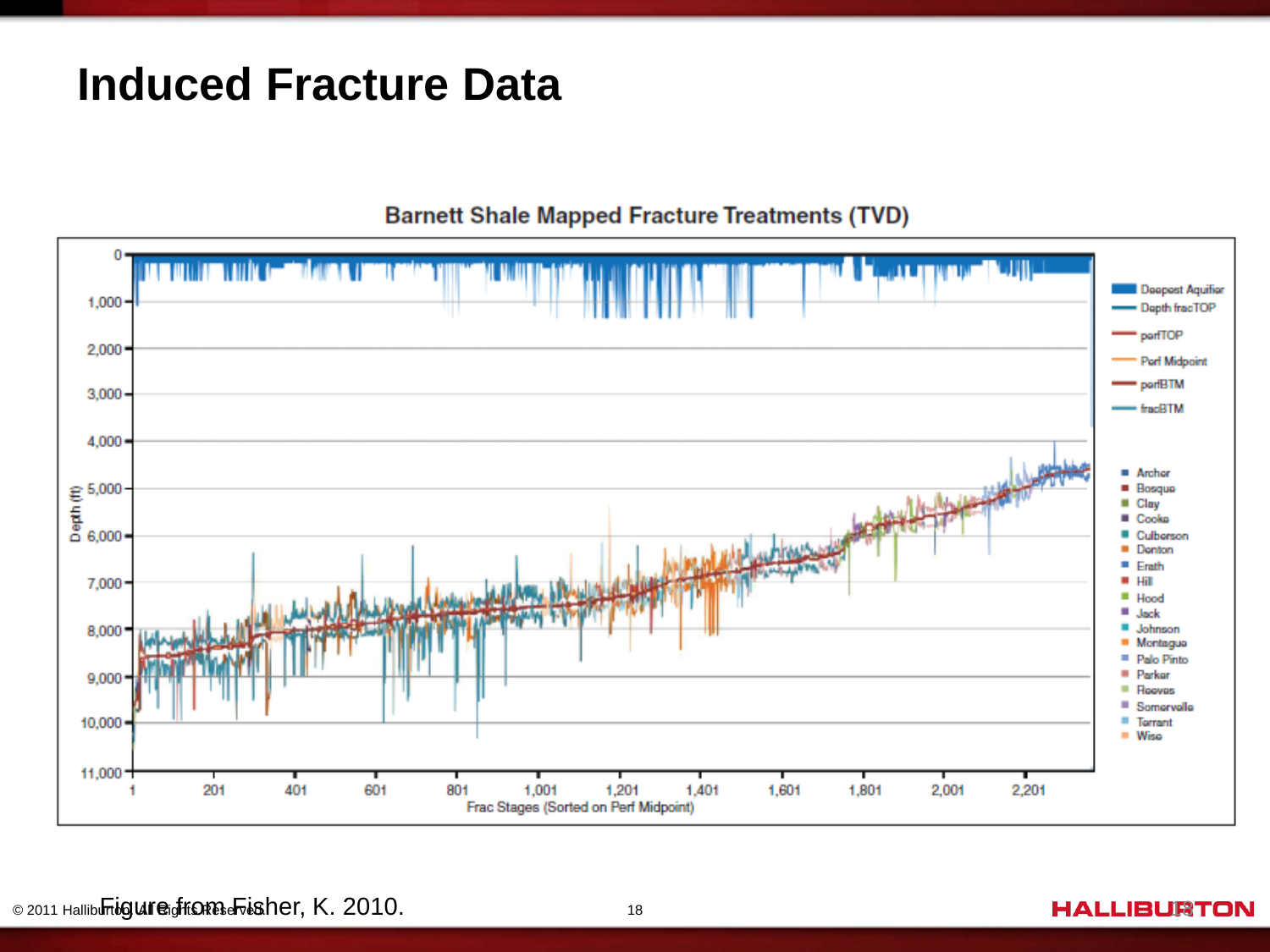#### **Induced Fracture Data**

**Marcellus Shale Mapped Fracture Treatments (TVD)** 

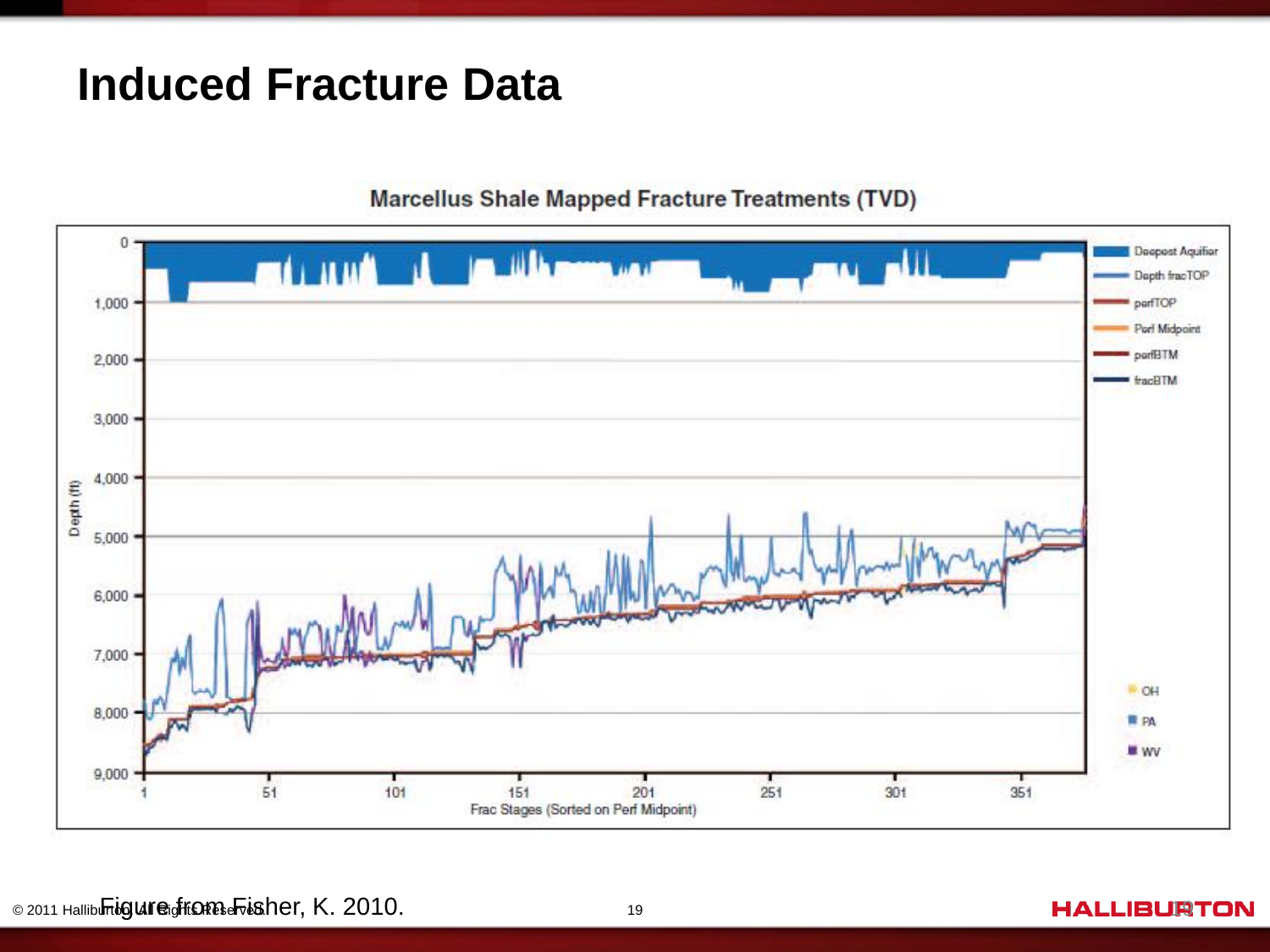# **Stray Gas Migration**

- Migration of natural stray methane to drinking water aquifers a common issue – no correlation with fracing
- Old improperly abandoned wells are typically the cause
	- **Serve as preferential migration pathway**
	- EPA's 2004 study found this to be a significant mechanism in investigated case studies
- **Understanding communication of such wells to stray gas** reservoirs and drinking water aquifers is difficult
	- No standard tests available for measuring such communication
	- Case-by-case analysis needed
- **Credible modeling of such scenarios likely not possible**
- **Proper abandonment is the key to the solution**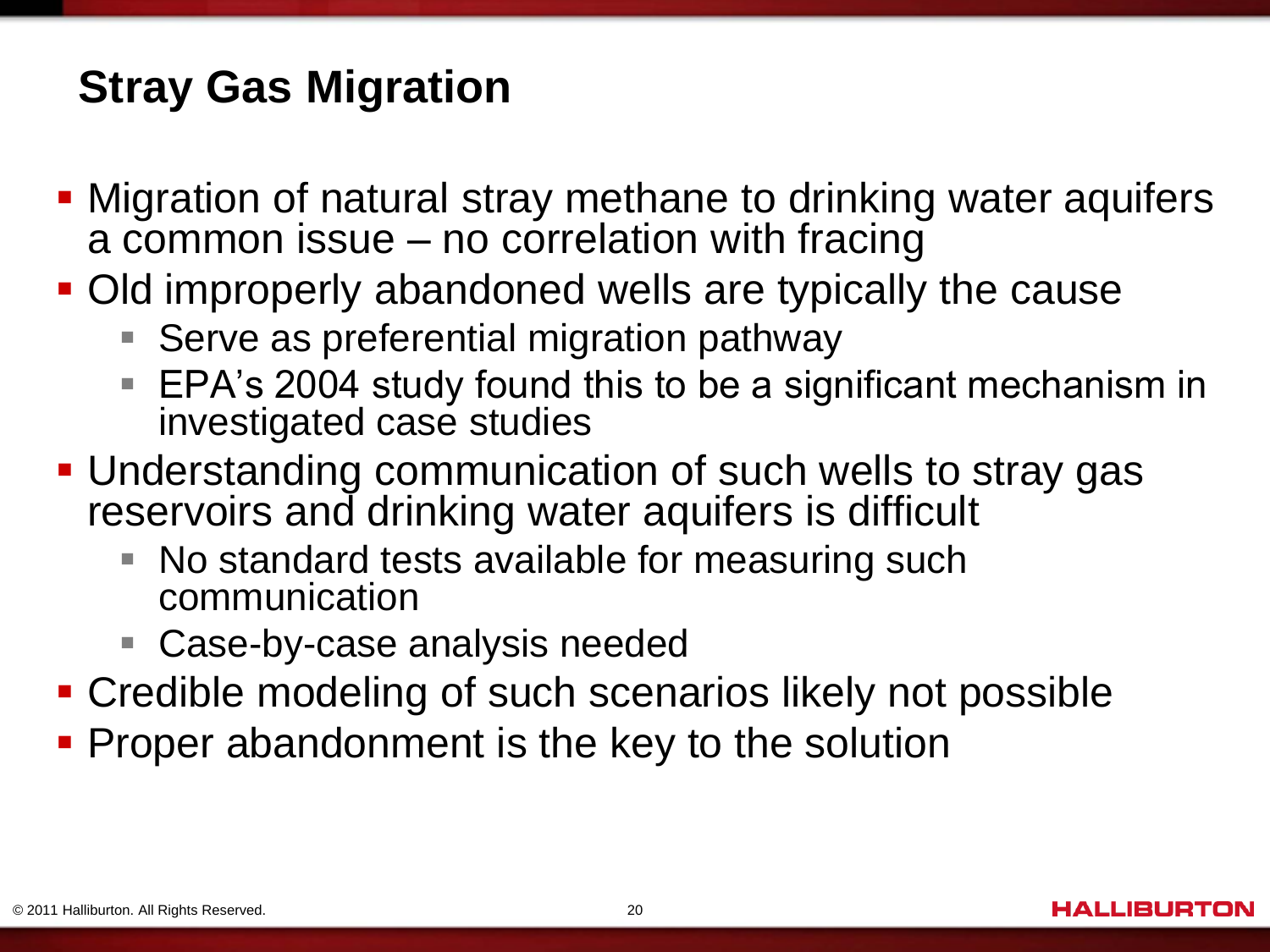## **Hydrogeological & Attenuation Processes**

- **Hydrogeological and attenuation data (e.g., hydraulic** gradient, conductivity) typically not collected as part of HF jobs
- **However, extensive data available in the literature for** F&T analyses, especially for surface releases
- **Attenuation process expected to have a significant** influence on HF additives F&T in shales
	- High organic carbon resulting in high retardation
	- Biodegradation expected to be significant due to long travel times
	- Nonetheless, modeling of such processes will be challenging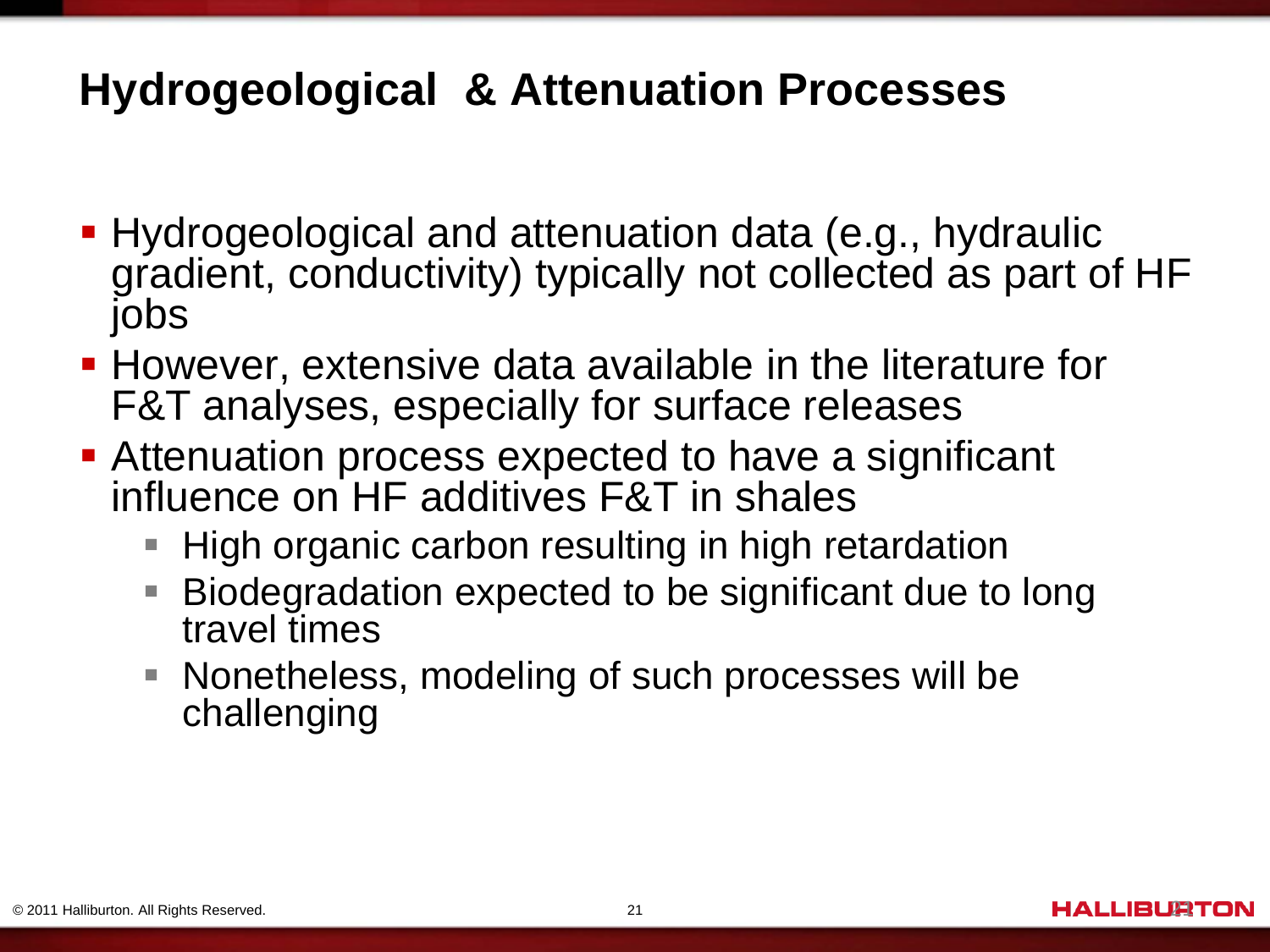# **Overall Implications for EPA Study**

- Key data required for F&T evaluations are available
	- ш E.g., spill databases, gas well construction details
	- $\overline{\mathbb{R}}$ Data will provide perspective on relatively low frequency and magnitude of spill incidents, distance to drinking water aquifers
	- $\Box$ Some gaps exist, but can be addressed by using literature values/ limited data collection
- **HF fluid composition data and flowback characterization** data are also available
	- $\overline{\phantom{a}}$ Additive information provided by Halliburton and others
	- Flowback data are being continually generated
- EPA should utilize all data and assess human health risks associated with drinking water
	- $\overline{\phantom{a}}$ EPA study draft places significant emphasis on case studies
	- T. Unclear how broad conclusions will be drawn on the basis of a few case studies
	- $\mathbb{R}^3$ EPA should instead conduct a human health risk assessment that utilizes all available information including that from case studies